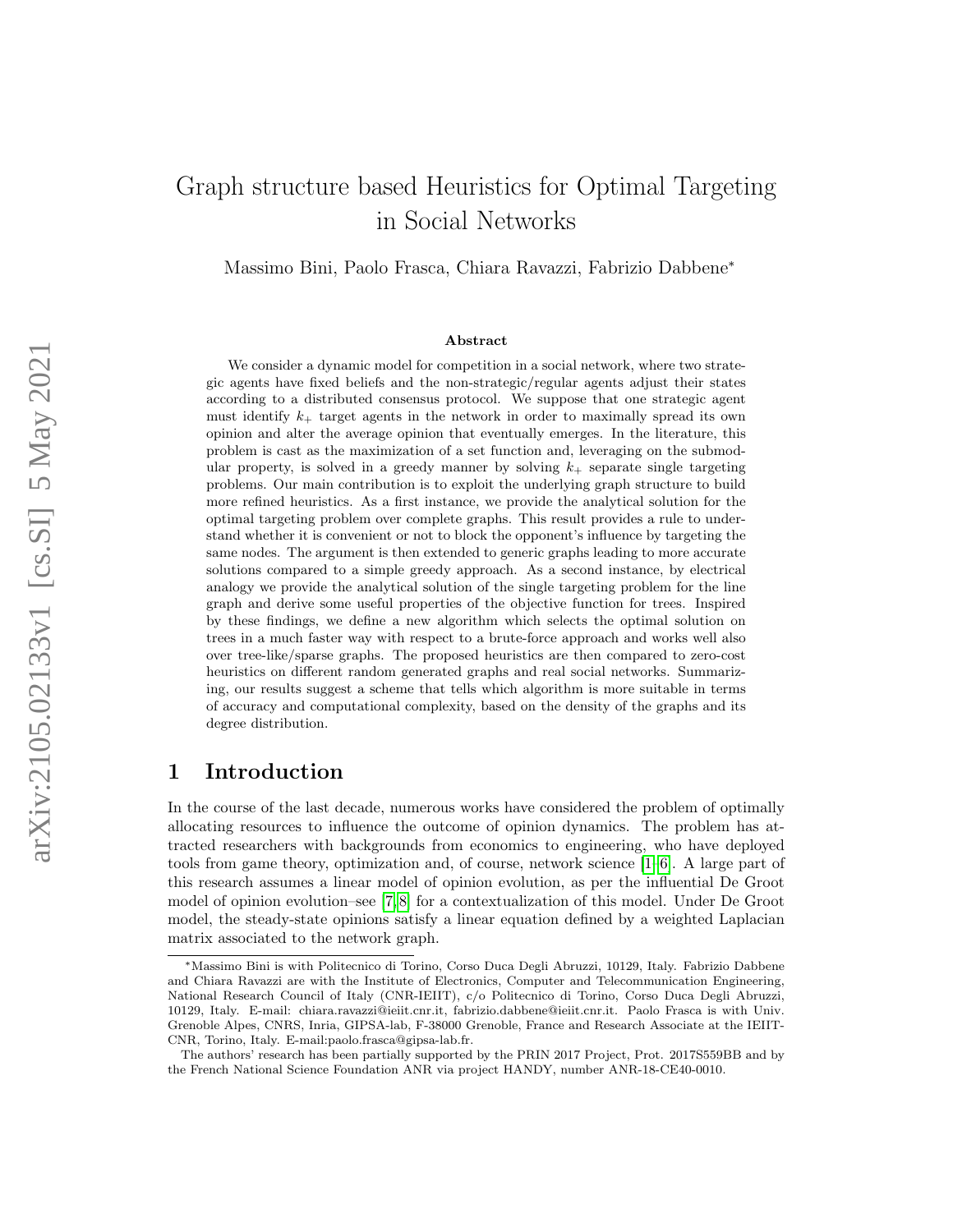A typical setup considers two strategic agents, holding extreme opinions (say, −1 and +1), which compete with the purpose of swaying the average steady-state opinion towards their own. This setup has the mathematical advantage of yielding an objective function that is a linear function of the node opinions.

Actually, two kinds of (closely related) problems have been considered: in one formulation of the problem *(internal* influence), strategic agents have the opportunity to "recruit", among the regular nodes, influencers that hold their fixed opinions [\[2\]](#page-17-1). In another formulation (external influence), the strategic agents have the opportunity to create additional edges between themselves and target nodes [\[5\]](#page-18-3). Both setups allow for either game theoretic analysis, where the focus is on the interplay between the two strategic players, as well as optimization approaches where one of the players has a fixed strategy and the other is optimizing her strategy by targeting k nodes for internal or external influence.

As both internal and external influence problems are combinatorially hard [\[6\]](#page-18-0), effective heuristics are needed. Most methods rely on submodularity to advocate greedy heuristics that reduce the general problem of targeting the  $k_{+}$  best nodes to a sequence of  $k_{+}$  problems of targeting the best node. Such an approach requires  $O(Nk<sub>+</sub>)$  evaluations of the equilibrium opinions (where  $N$  is the number of network nodes). Each 1-best problem can be easily solved by comparing the  $N$  possible solutions: in turn, evaluating each solution requires the solution of a linear system of equations, which can be performed in  $O(M)$  operations (where M is the number of network edges  $[9]$ . Therefore, this kind of greedy approach typically results in  $O(MN)$  cost, with the guarantee of a bounded error. Other heuristic approaches may achieve  $O(M)$  cost, though without bounded-error guarantees [\[10,](#page-18-5) [11\]](#page-18-6).

In this paper, we concentrate on the problem in which one of the two strategic agents has to optimize the deployment of  $k_{+}$  additional links between herself and  $k_{+}$  regular nodes (to which she is not yet connected). On this well studied problem, we provide theoretical results on specific networks. First, we derive a closed-form solution for the Optimal Targeting Problem (OTP) over complete graphs leading to a zero-cost rule for optimal strategy. Then, by electrical analogy, we provide the analytical solution for the Single Targeting Problem (STP) over line graphs and some of the properties of the objective function are extended to the branches of generic tree graphs. These theoretical findings allow us to design new algorithms for general graphs. These heuristics are compared with optimal solution and zero-cost strategies, consisting in targeting with highest degree nodes. To put the results into perspective, we provide a scheme suggesting which is the best heuristic based on the cost vs accuracy trade-off, and the underlying graph.

Paper outline In Section [2](#page-2-0) the model of competition and the OTP are formally introduced. In Section [3](#page-4-0) we derive an explicit solution of the OTP on the complete graph and propose a simple heuristic that requires no evaluations of the equilibrium opinions. Section [4](#page-7-0) presents some analytical results for STP on the line graph and on trees. These results lead to a heuristic criterion to accelerate the solution to the 1-best problem by avoiding the evaluation of all N possible solutions (Section [5\)](#page-14-0). Finally, Section [6](#page-17-2) collects some concluding remarks.

Notation Throughout this paper, we use the following notation. The set of real numbers is denoted by  $\mathbb R$  and the set of non-negative integers is denoted by  $\mathbb Z_{\geq 0}$ . We denote column vectors with lower case letters and matrices with upper case letters. The vector of all ones of appropriate dimension is represented by  $1$ . We denote the 2-norm of a vector x with the symbol  $||x||$ . Given a matrix A,  $A^{\top}$  denotes its transpose. Moreover, sr(A) is the spectral radius of the matrix A, and a square matrix A is said to be Schur stable if  $\operatorname{sr}(A) < 1$ . A matrix A with positive entries is said to be row stochastic if  $A1 = 1$ , and it is said to be row substochastic if  $A1 \leq 1$ , where the inequality is entry-wise.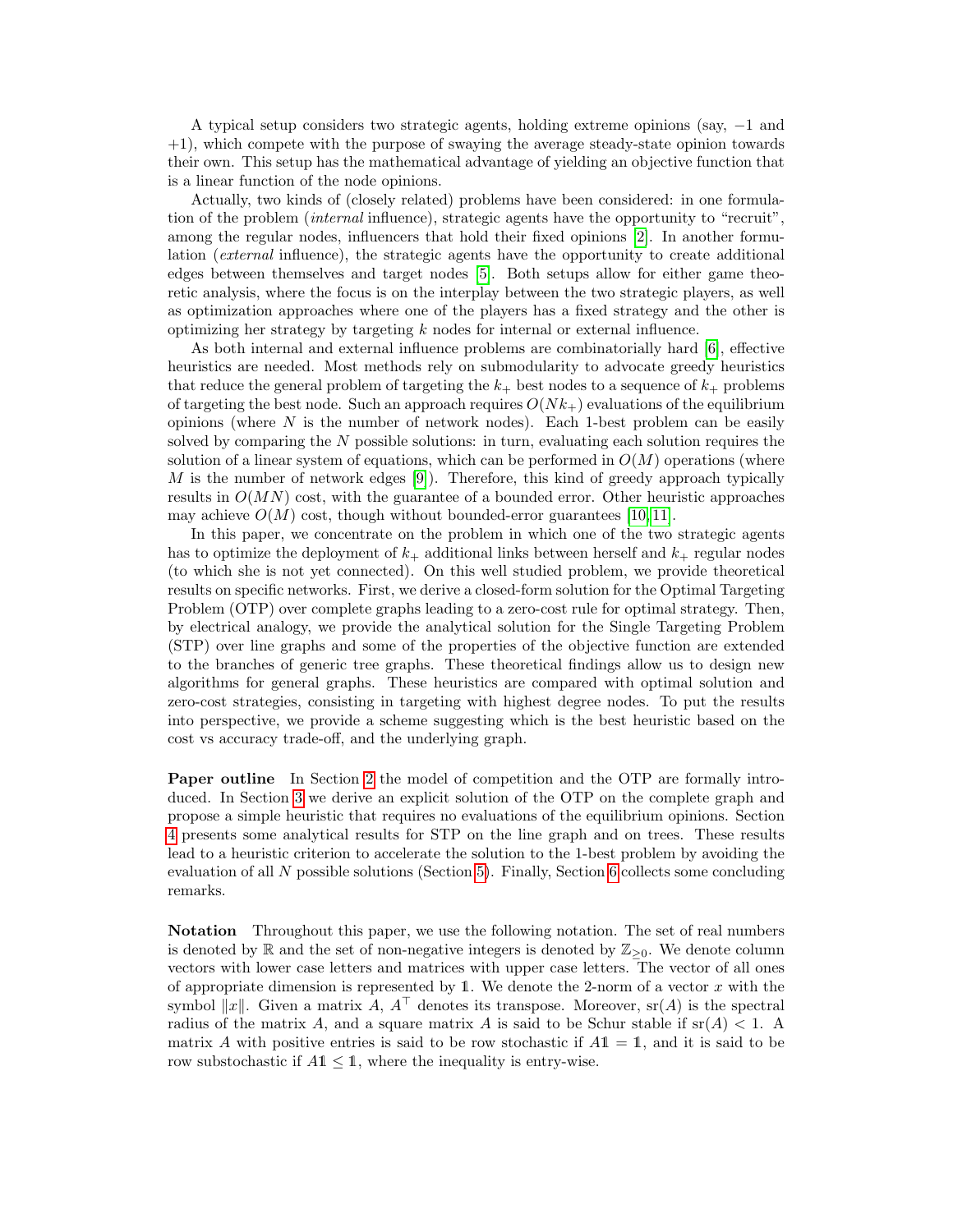We represent the network by a directed graph, a pair  $\mathcal{G} = (\mathcal{V}, \mathcal{E})$ , where  $\mathcal{V}$  is the set of nodes, unitary elements of the network, and  $\mathcal{E} \subseteq \mathcal{V} \times \mathcal{V}$  is the set of edges or links representing the relationships among such entities. A path in a graph is a sequence of edges which joins a sequence of vertices. A directed graph  $\mathcal G$  is called strongly connected if there is a path from each vertex in the graph to every other vertex. An undirected graph in which any two vertices are connected by exactly one path is called tree. Given a matrix  $W \in \mathbb{R}^{\mathcal{V} \times \mathcal{V}}$  with non-negative entries, the weighted graph associated to W is the graph  $\mathcal{G} = (\mathcal{V}, \mathcal{E}, W)$  with node set V, defined by drawing an edge  $(i, j) \in \mathcal{E}$  if and only if  $W_{ij} > 0$  and putting weights  $W_{ij}$ . If W is symmetric, i.e.  $W_{ij} = W_{ji}$  for each  $i, j \in V$ , the undirected edges will be denoted as unordered pairs  $\{i, j\}$ , corresponding to both the directed links  $(i, j)$  and  $(j, i)$ . A subset of nodes  $U \subset V$  is said to be *qlobally reachable* in G if for every node  $j \in V \setminus U$ there exists a path from j to some node  $i \in \mathcal{U}$ . Let  $\mathcal{G} = (\mathcal{V}, \mathcal{E}, W)$  be a graph, then the inneighborhood of a node  $i \in \mathcal{V}$  is defined as  $\mathcal{N}_i = \{j \in \mathcal{V} : (j, i) \in \mathcal{E}\}\.$  The *in-degree* of a node is defined as  $d_i = \sum_{j \in \mathcal{V}} W_{ij}$ . We will consider the normalized weight matrix  $Q = D^{-1}W$ where D is the diagonal matrix with diagonal entries equal to the *in-degree* of node  $i \in \mathcal{V}$ :  $D_{ii} = \sum_{j \in \mathcal{V}} W_{ij}$ . We will denote the Laplacian matrix by  $L = D - W$ .

# <span id="page-2-0"></span>2 OTP and its state-of-the-art solutions

### 2.1 Dynamic model for competition

We consider an influence network described by a graph  $\mathcal{G} = (\mathcal{V}, \mathcal{E}, W)$ . Nodes  $v \in \mathcal{V}$ represent the agents and  $\mathcal E$  is the set of edges describing the interactions among them. The structure of the network is encoded in the adjacency matrix  $W$ . We assume that the graph is undirected and we consider the normalized weight matrix  $Q = D^{-1}W$ . We assume that the set of nodes is partitioned into two disjoint sets:  $\mathcal{V} = \mathcal{R} \cup \mathcal{S}$ , where  $\mathcal{R}$  and  $\mathcal{S}$  are the set of regular and strategic agents, respectively.

We assume that each agent is endowed with a state  $x_s(t) = x_s \in \{-1,1\}$  for all  $s \in \mathcal{S}$ and  $x_i(t) \in [-1, +1]$  for all  $i \in \mathcal{R}$ , representing the opinion/belief at time t. At each time step  $t \in \mathbb{Z}_{\geq 0}$  the opinion of a regular agent  $i \in \mathcal{R}$  is updated as a response to the interaction with the neighbors, according to the following rule

<span id="page-2-1"></span>
$$
x_i(t+1) = \sum_{j \in \mathcal{V}} Q_{ij} x_j(t) \tag{1}
$$

where  $Q_{ij} \ge 0$  for all  $i \in \mathcal{R}$  and for all  $j \in \mathcal{V}$ ,  $Q_{ij} = 0 \iff (i, j) \notin \mathcal{E}$  and  $\sum_{j \in \mathcal{V}} Q_{ij} = 1$  for all  $i \in \mathcal{R}$ .

Assembling opinions of regular and strategic agents in a vector  $x(t) = (x^{\mathcal{R}^\top}(t), x^{\mathcal{S}}(t)^\top)^\top =$  $(x^{\mathcal{R}^{\top}}(t), x^{\mathcal{S}^{\top}})^{\top}$ , we can rewrite the dynamics in the following compact form

$$
x(t+1) = Qx(t) \qquad t = 1, 2, \dots \tag{2}
$$

with

$$
Q=\left(\begin{array}{cc}Q^{11} & Q^{12}\\ 0 & I\end{array}\right)=\left(\begin{array}{cc}(D^{11})^{-1}W^{11} & (D^{11})^{-1}W^{12}\\ 0 & (D^{22})^{-1}\end{array}\right)
$$

where matrices  $Q^{11}$ ,  $Q^{12}$ ,  $W^{11}$ ,  $W^{12}$ ,  $D^{11}$ , and  $D^{12}$ , are nonnegative matrices of appropriate dimensions. Such equation in the social science context is known as the  $DeGroot$  opinion dynamics model [\[12,](#page-18-7) [13\]](#page-18-8) or, more generally, as the *linear averaging dynamics* on  $\mathcal{G}$ . We assume that each strategic agent has at least one link to a regular agent, but no more than one to the same target. Hence, in the paper, we make the standing assumption that the influence matrix  $W^{12} \in \{0,1\}^{\mathcal{R}\times\mathcal{S}}$  is such that  $\mathbb{1}^\top W^{12} \geq \mathbb{1}^\top$ , and that  $\mathcal{G}|_{\mathcal{R}}$ , i.e. the graph restricted to nodes in  $R$ , is strongly connected.

The following proposition holds [\[14\]](#page-18-9).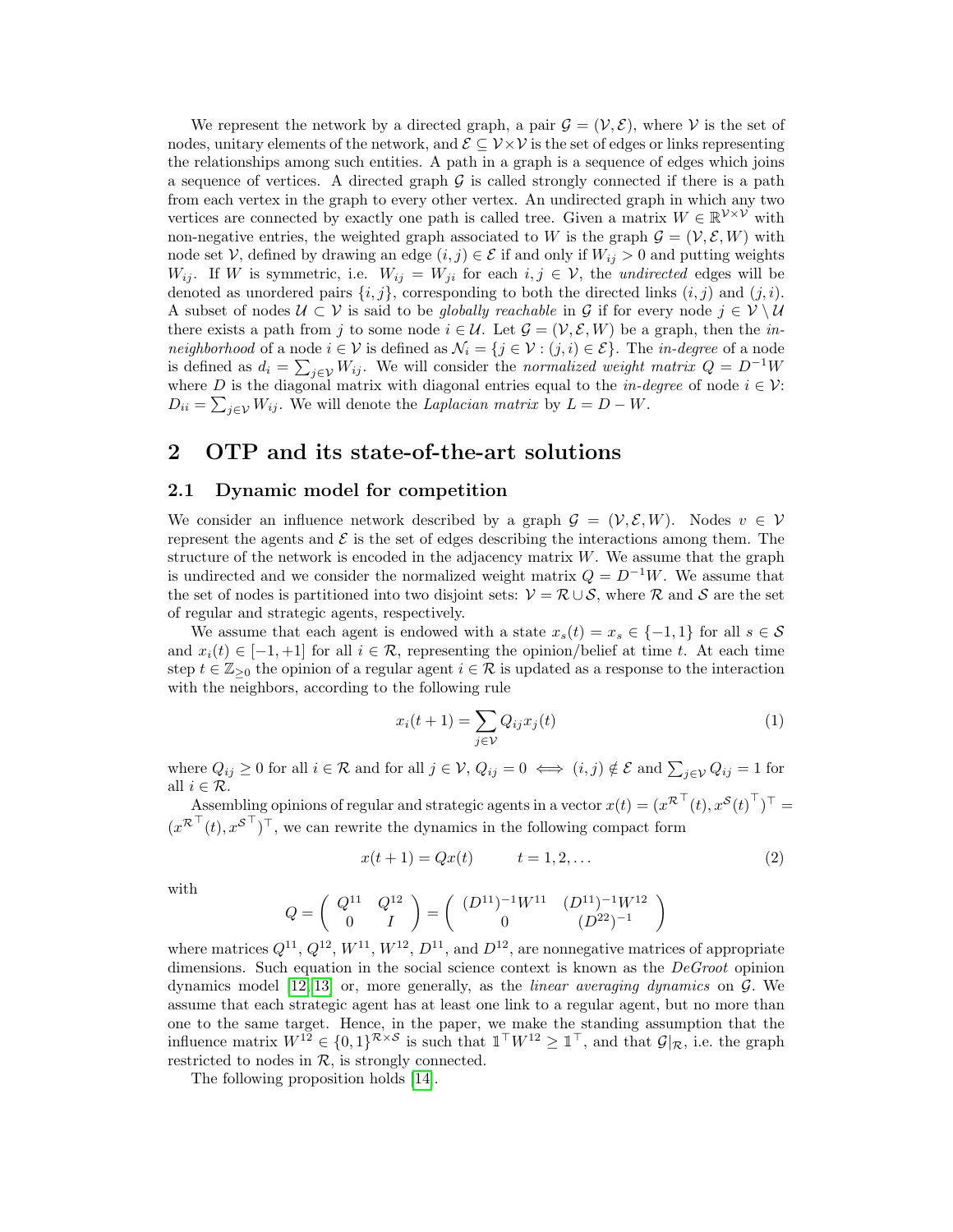<span id="page-3-0"></span>**Proposition 1.** Let  $Q^{11}$  be substochastic and asymptotically stable. Then  $I - Q^{11}$  will be invertible with non-negative inverse matrix. Moreover, for every initial state vector  $x(0) \in$  $\mathbb{R}^{\mathcal{V}}$ , the dynamics in [\(2\)](#page-2-1) converges to a finite limit profile  $\overline{x} = ((\overline{x}^{\mathcal{R}})^{\top}, (\overline{x}^{\mathcal{S}})^{\top})^{\top}$ 

<span id="page-3-3"></span>
$$
\overline{x}^{\mathcal{R}} = \lim_{t \to +\infty} x^{\mathcal{R}}(t) = (I - Q^{11})^{-1} Q^{12} x^{\mathcal{S}}.
$$
\n(3)

Proposition [1](#page-3-0) states that the opinions converge to a stationary profile that is a combination of the opinions of all strategic agents.

#### 2.2 Optimal Targeting Problem

In this paper we consider the situation where there are N regular agents, indexed by  $i \in \mathcal{R} =$  $\{1,\ldots,N\}$  and two strategic agents  $\mathcal{S} = \{N+1,N+2\} := \{\boxplus,\boxminus\}$  with opinion  $x_{\boxplus}(t) = +1$ and the latter with opinion  $x_{\text{F}}(t) = -1$  respectively, for all  $t \in \mathbb{Z}_{\geq 0}$ . We investigate how to identify regular nodes in  $R$  in order to maximize the influence of opinion  $+1$  on the final limit profile, assuming that edges of the strategic agent  $\Xi$  are already placed. We use  $(\bar{x}_v^{(\mathcal{A})})_{v \in \mathcal{R}}$ to denote the asymptotic opinion profile that emerges from the particular configuration in which the nodes belonging to the set  $A$  are additionally linked to strategic node  $\boxplus$ . The OTP is defined as the following optimization problem.

<span id="page-3-1"></span>**Problem 1** (Optimal Targeting Problem  $(k_+\text{OTP})$ ). Given  $\mathcal{G} = (\mathcal{V}, \mathcal{E})$ , let  $\mathcal{A}^- = \{v \in \mathcal{R} :$  $(\Xi, v) \in \mathcal{E} \neq \emptyset$ ,  $\mathcal{A}^{(0)} = \{v \in \mathcal{R} : (\Xi, v) \in \mathcal{E} \}$ . Find the node set  $\mathcal{A}^+$ 

<span id="page-3-2"></span>
$$
\mathcal{A}^+ \subseteq \underset{\mathcal{A} \subseteq \mathcal{R} \setminus \mathcal{A}^{(0)} : |\mathcal{A}| \le k_+}{\operatorname{argmax}} F_+(\mathcal{A}),\tag{4}
$$

with

$$
F_{+}(\mathcal{A}) = \frac{1}{N} \sum_{v \in \mathcal{R}} \bar{x}_{v}^{(\mathcal{A})} , \quad \mathcal{A} \subseteq \mathcal{R} \setminus \mathcal{A}^{(0)}.
$$
 (5)

In this optimization problem, for any different choice of the set  $A$ , the influence matrices  $Q^{11}$  and  $Q^{12}$  change and the final limit profile needs to be computed, requiring a new matrix inversion. Then, the complexity of the problem is combinatorial since we need to find the best solution among all  $\binom{N}{k_+}$  possible configurations.

**Problem 2** (Single Targeting Problem (STP)). The specific case where  $k_{+} = 1$ ,  $|A^{-}| = 1$ , will be referred to as Single Targeting Problem (STP). Then, the OTP reduces to finding the node that maximizes the following objective function:  $\max_{v \in \mathcal{R} \setminus \mathcal{A}^{(0)}} F_+(\{v\}).$ 

The OTP described in Problem [1](#page-3-1) is computationally challenging if we are interested in targeting simultaneously  $k_{+} \geq 2$  nodes in the network. An heuristic based on the out-degree centrality, defined as the number of outgoing links of the nodes, is a rough but common approach to approximate the OTP solution. This method, summarized in Algorithm [1,](#page-4-1) consists in selecting the  $k_{+}$  nodes with highest degree (if there are more subsets with this property, one of them is selected randomly). It should be noticed that this is a zero-cost heuristics, in the sense that it provides a strategy without the burden of the equilibrium opinions' computation. This simple heuristic will be used as a benchmark for the proposed methods.

Another common approach in literature is to solve the optimization problem for one target at a time in a greedy manner, i.e. choosing at each iteration a target which gives the largest gain in the objective function. This approach allows to reduce the complexity and can be applied in large social networks. We review the procedure in Algorithm [2.](#page-4-2)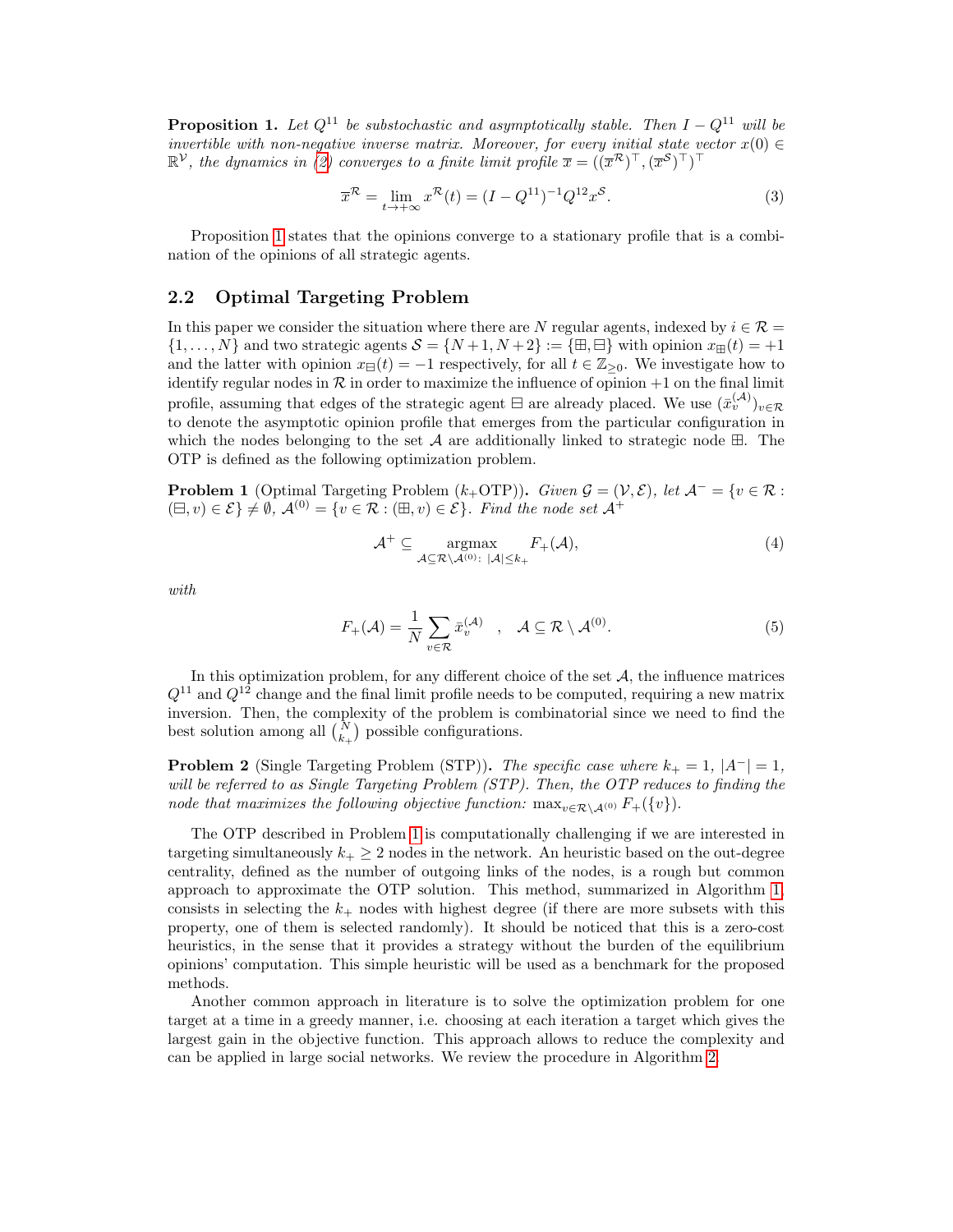<span id="page-4-1"></span>**Algorithm 1 Degree Heuristic for**  $k_+$ **OTP** 

**Require:**  $\mathcal{G} = (\mathcal{V}, \mathcal{E})$  graph, number of available links  $k_{+}$ Initialization:  $\mathcal D$  set of nodes with top- $k_+$  degree  $\mathcal{A}_{k_+} = \mathcal{D}$ return  $\mathcal{A}_{k_+}, F_+(\mathcal{A}_{k_+})$ 

<span id="page-4-2"></span>Algorithm 2 Greedy algorithm for  $k_{+}$ OTP

**Require:**  $\mathcal{G} = (\mathcal{V}, \mathcal{E})$  graph, number of available links  $k_{+}$ Initialization:  $\mathcal{A}_0 = \emptyset$ for  $i \in \{1, \ldots, k_+\}$  do  $\mathcal{A}_i = \mathcal{A}_{i-1} \cup \operatorname*{argmax}_{v} \{ \Delta(v | \mathcal{A}_{i-1}). \}$ end for return  $\mathcal{A}_{k_+}, F_+(\mathcal{A}_{k_+})$ 

The greedy algorithm starts with the empty set  $\mathcal{A}_0 = \emptyset$ , and at iteration *i* it adds a new element maximizing the discrete derivative  $\Delta(v|\mathcal{A}_{i-1})$ 

$$
\mathcal{A}_i = \mathcal{A}_{i-1} \cup \operatorname*{argmax}_{v} \{ \Delta(v | \mathcal{A}_{i-1}). \}
$$

where  $\Delta(v|\mathcal{A}) = F_+(\mathcal{A} \cup \{v\}) - F_+(\mathcal{A}).$ 

**Theorem 1.** For any arbitrary instance of  $\mathcal{G} = (\mathcal{V}, \mathcal{E})$ , the set function  $F_+(\mathcal{A})$  defined in [\(5\)](#page-3-2) is monotone and submodular.

A proof of this fact can be found in the recent report [\[6\]](#page-18-0), or it can be obtained from results in [\[15\]](#page-18-10), [\[4\]](#page-18-11), and [\[6\]](#page-18-0), see [\[16\]](#page-18-12) for details. Submodularity ensures that the greedy algorithm provides a good approximation to the optimal solution [\[17\]](#page-18-13).

**Corollary 1.** For any positive  $k_+$  and  $\ell$ 

$$
F_+(\mathcal{A}_\ell) \ge \left(1 - 1/\mathrm{e}^{-\ell/k_+}\right) F^\star
$$

with  $F^* = \max_{|\mathcal{A}| \leq k_+} F_+(\mathcal{A}).$ 

Algorithm [2](#page-4-2) instead of evaluating the objective function for all possible combination of edges, chooses one edge at a time, reducing significantly the complexity from  $O(M(N/k_+)^{k_+})$ to  $O(MNk_{+})$ , at the price of a bounded relative error  $|F^* - F_+(\mathcal{A}_{\ell})|/|F^*| \leq 1/e$ .

# <span id="page-4-0"></span>3 OTP: a blocking approach

In this section, we study the OTP in the complete graph. Inspired by this result, we propose a simple heuristic to solve OTP in general graphs that does not require any evaluation of the equilibrium opinions.

### <span id="page-4-3"></span>3.1 OTP in Complete Graphs

We consider the situation where there are  $N$  regular nodes in the network forming a complete graph. In order to compute the objective function in this case, we exploit the anonymity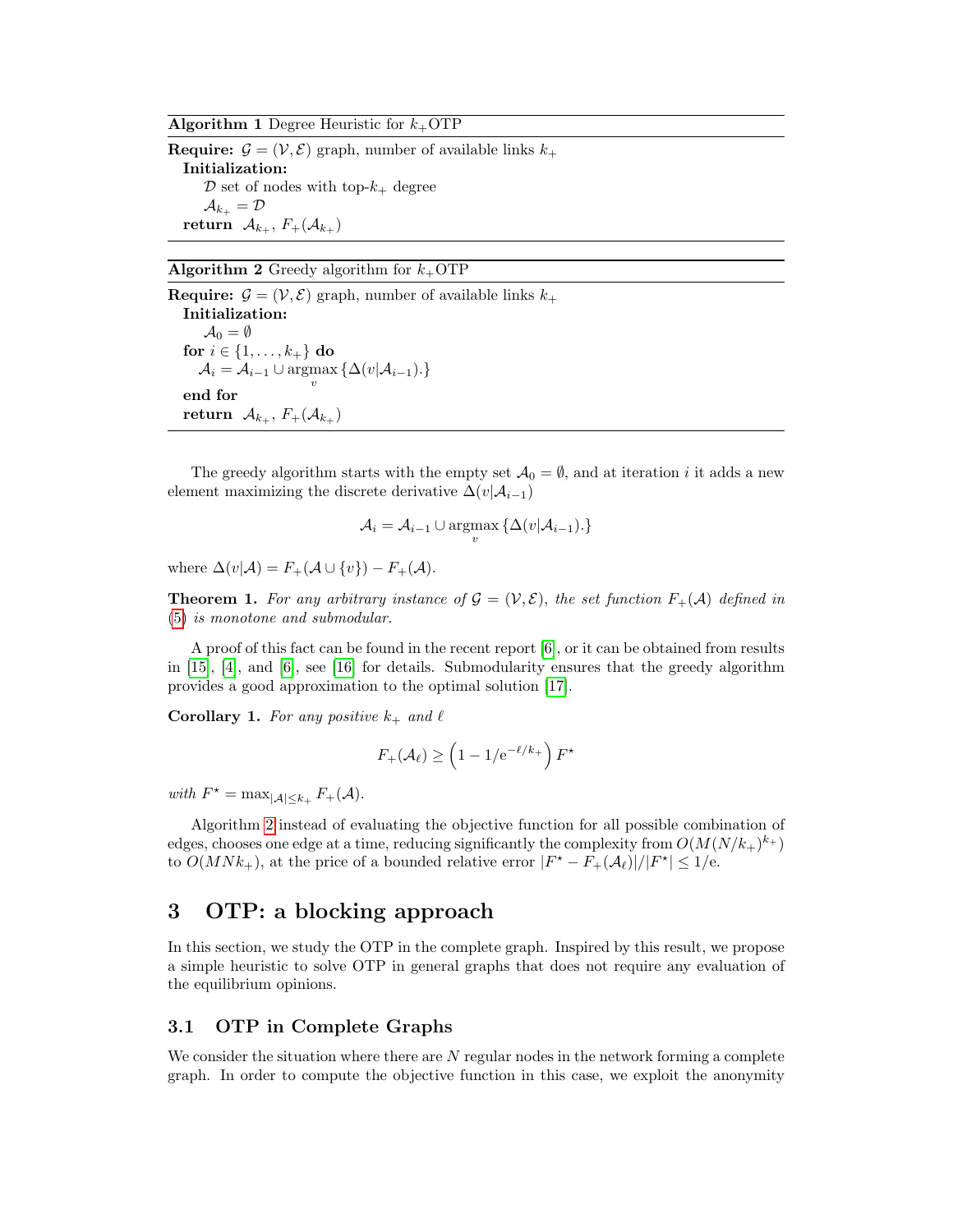<span id="page-5-0"></span>

**Figure 1:** The regular nodes form a complete graph with  $N = 10$ ,  $p = 2$ ,  $q = 1$ , and  $r = 2$ .

property, i.e. the fact that regular agents share the same neighborhood, except for being connected or not to the strategic agents. Based on the latter, we can distinguish among four kinds of regular nodes (see Figure [1\)](#page-5-0), that is, we partition the set  $\mathcal R$  into

- $\mathcal{R}^+$ , the set of nodes linked to  $\boxplus$  but not to  $\boxminus$  and denote  $p := |\mathcal{R}^+|$  (see green nodes in Figure [1\)](#page-5-0);
- $\mathcal{R}^-$ , the set of nodes linked to  $\boxminus$  but not to  $\boxplus$  and denote  $q := |\mathcal{R}^-|$  (see pink nodes in Figure [1\)](#page-5-0);
- $\mathcal{R}^{\pm}$ , the set of nodes linked to both  $\boxplus$  and  $\boxminus$  and denote  $r := |\mathcal{R}^{\pm}|$  (see yellow nodes in Figure [1\)](#page-5-0); and
- $\mathcal{R}^{\emptyset}$ , the set of nodes linked to neither of them, so that  $N p q r = |\mathcal{R}^+|$  (blue nodes in Figure [1\)](#page-5-0).

Anonymity ensures that the objective function is only a function of  $p, q, r$ , that is, we can write  $F_+(\mathcal{A}) = F_+(p,q,r)$ . Then, the system of equations in [\(3\)](#page-3-3) becomes

$$
\begin{cases} \bar{x}_{v^+} = \frac{p-1}{N} \bar{x}_{v^+} + \frac{q}{N} \bar{x}_{v^-} + \frac{r}{N} \bar{x}_{v^\pm} + \frac{N-p-q-r}{N} \bar{x}_{v^\theta} + \frac{1}{N} \\ \bar{x}_{v^-} = \frac{p}{N} \bar{x}_{v^+} + \frac{q-1}{N} \bar{x}_{v^-} + \frac{r}{N} \bar{x}_{v^\pm} + \frac{N-p-q-r}{N} \bar{x}_{v^\theta} - \frac{1}{N} \\ \bar{x}_{v^\pm} = \frac{p}{N+1} \bar{x}_{v^+} + \frac{q}{N+1} \bar{x}_{v^-} + \frac{r-1}{N+1} \bar{x}_{v^\pm} + \frac{N-p-q-r}{N+1} \bar{x}_{v^\theta} \\ \bar{x}_{v^\theta} = \frac{p}{N-1} \bar{x}_{v^+} + \frac{q}{N-1} \bar{x}_{v^-} + \frac{r}{N-1} \bar{x}_{v^\pm} + \frac{N-p-q-r-1}{N-1} \bar{x}_{v^\theta} \end{cases}
$$

with  $v^+ \in \mathcal{R}^+$ ,  $v^- \in \mathcal{R}^-$ ,  $v^{\pm} \in \mathcal{R}^{\pm}$ , and  $v^{\emptyset} \in \mathcal{R}^{\emptyset}$ . Solving this system, we find

$$
F_{+}(p,q,r) = \frac{(N+2)(p-q)}{N(N+2)(p+q)+2N(N+1)r}
$$

Notice that if  $p = q$ , then  $F_+(p, q=p, r) = 0$  and that  $F_+(p, q, r)$  is decreasing in r. This formula allows us to give an explicit solution to the OTP problem. Let  $p_0, q_0, r_0$  be the number of regular nodes initially linked to strategic agent  $\boxplus$  but not to  $\boxminus$ , to  $\boxminus$  but not to  $\boxplus$ , and to both, respectively. Strategic agent  $\boxplus$  has  $k_+$  available links to add and define

$$
\mathsf{F}^\star_+:=\max_{\mathcal{A}\subseteq \mathcal{R}\backslash \mathcal{A}^{(0)}:|\mathcal{A}|\leq k_+}F_+(\mathcal{A}).
$$

Let  $r_1$  and  $p_1$  be the numbers of additional nodes that are targeted by strategic agent  $\boxplus$ and initially are, respectively, linked or not to strategic agent  $\boxminus$  (with the constraints that  $p_1 + r_1 = k_+, r_1 \le q_0$  and  $p_1 \le N - p_0 - q_0 - r_0$ . Observe that  $F_+(\mathcal{A}) = F_+(p_0 + p_1, q_0 - r_0)$  $k_+ + p_1, r_0 + k_+ - p_1$ .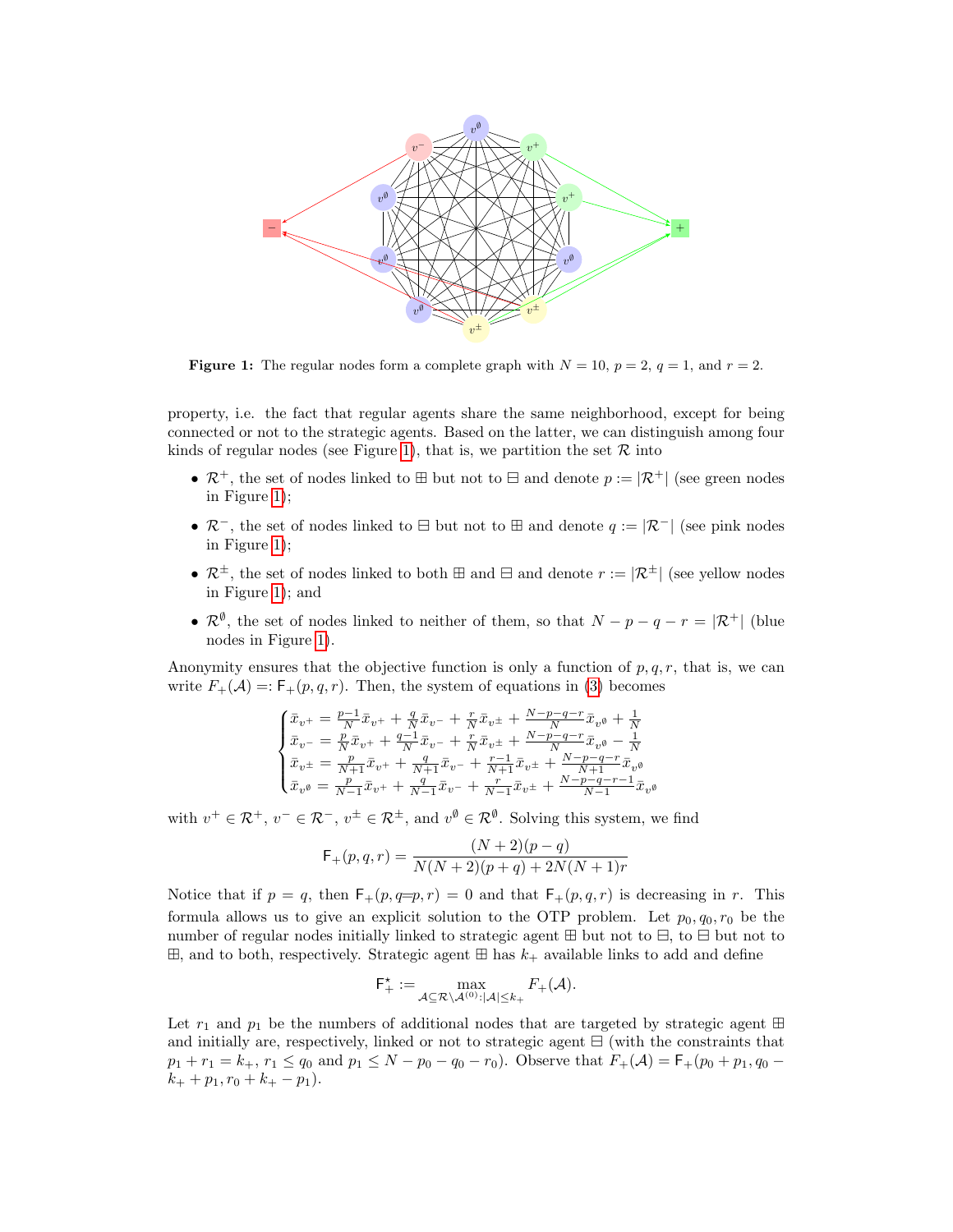<span id="page-6-0"></span>**Proposition 2** ( $k_+$ OTP on complete graph). The optimal solution  $p_1^*$  satisfies the following properties.

- If  $k_+ < q_0 p_0$ . then  $p_1^* = k_+$  and  $F_+^* = F_+(p_0 + k_+, q_0, r_0)$ ;
- If  $k_+ = q_0 p_0$ , then  $F_+(p,q,r) = 0$  irrespective of  $p_1$ ;
- If  $k_+ > q_0 p_0$  then  $p_1^* = \max\{0, k_+ q_0\}$  and

$$
\mathsf{F}^\star_+ = \mathsf{F}_+(p_0 + p_1^\star, q_0 - k_+ + p_1^\star, r_0 + k - p_1^\star)
$$

*Proof.* If  $k_{+}$  edges are available, then the strategic agent  $\boxplus$  can target  $p_1$  nodes not already linked to  $\boxminus$  and  $r_1$  nodes in  $\mathcal{R}^-$ . Adding these links, we obtain that

$$
\mathsf{F}^\star_+=\max_{p_1,r_1:p_1+r_1=k_+}\mathsf{F}_+(p_0+p_1,q_0-r_1,r_0+r_1).
$$

The objective function  $F_+$  can be increasing or decreasing in  $p_1$ , depending on whether  $p_0 - q_0 \leq k_+$ . If  $k_+ > q_0 - p_0$ , then the objective function is negative and the maximizing value  $p_1^*$  is obtained with  $p_1^* = k_+$  and  $r_1^* = 0$ . If  $k_+ = q_0 - p_0$ , then  $\mathsf{F}_+$  is always zero. If  $k_{+} < q_0 - p_0$ , then the objective function is positive and the optimum is reached by taking the smallest value of  $p_1$ , that is, the largest value of  $r_1$ . Since the latter is naturally constrained by  $r_1 \leq q_0$  and by  $p_1 \leq N - p_0 - q_0 - r_0$ , the result follows. □

Proposition [2](#page-6-0) asserts that if the sum of available links and nodes already connected to strategic agent  $\mathbb{H}$ , not targeted by strategic node  $\Xi$ , does not exceed the number of nodes connected to  $\boxminus$  but not to  $\boxplus$ , then the optimal strategy is to use all the available budget to target the nodes not already linked to  $\Xi$ . Otherwise, the optimal strategy is to use a portion of the budget to target all the nodes linked to  $\Xi$ , and the extra budget to influence the remaining nodes.

#### 3.2 Blocking heuristics on general graphs

In Section [3.1](#page-4-3) the OTP has been solved for the complete graph. It is worth remarking that, using the greedy method (see Algorithm [2\)](#page-4-2), at each iteration the algorithm would have introduced an error if the condition  $p^{(k)} + 1 > q^{(k)}$  were not satisfied, where  $p^{(k)}$ ,  $q^{(k)}$  are the number of nodes connected exclusively to  $\boxplus$  and  $\boxminus$  at iteration  $k = 1, \ldots, k_{+},$ respectively. With this in mind, we design a new heuristic in Algorithm [3.](#page-7-1) Let us denote by  $\mathcal{A}^-$  the set of nodes linked to  $\boxminus$ , while by  $\mathcal{A}^{(0)}$  the set of initial nodes linked to  $\boxplus$ .

Algorithm [3,](#page-7-1) in practice, compares the  $|\mathcal{A}^{(0)} \setminus \mathcal{A}_-| + k_+$  overall edges of agent  $\boxplus$  not linked to  $\Xi$ , with the  $|\mathcal{A}^{-}\setminus \mathcal{A}^{(0)}|$  edges not linked to  $\Xi$  of agent  $\Xi$ . If the comparison tells that the former is larger, then extra edges of  $\boxplus$  will be used until possible to target the nodes in  $\mathcal{A}^{-}\setminus\mathcal{A}^{(0)}$ . Then, if some edges are still available to agent  $\mathbb{H}$ , they will be placed by following the greedy approach (see Algorithm [2\)](#page-4-2). On the other hand, if the first condition is not satisfied, it simply reduces to the Greedy Heuristic. It should be noticed that Algorithm [3](#page-7-1) has in general a smaller cost than the Greedy Heuristic, since it requires to evaluate the equilibrium opinions max $\{0, k_{+} - q\}N$  times.

Experiment 1. We compare the proposed algorithms with zero-cost heuristics and greedy approaches. The study is aimed at highlighting the effect of the structure of the network on the performance of the algorithms. In particular, we consider random generated Erdos-Renyi graphs [\[18\]](#page-18-14) with parameters  $N = 400$  and  $p = a \frac{\log N}{N}$ . For each value of  $a \in [1.5, 10]$ , we generate 50 random graphs and we connect  $|\mathcal{A}^{-}| = 3$  nodes randomly to the strategic agent  $\Xi$ , whereas strategic agent  $\Xi$  has  $k_+ = 5$  available budget. It should be noted that the best performance is obtained with the heuristics based on the Blocking approach (Alg. 3) and, as to be expected, the Degree heuristics (Alg. 1) performs the worst.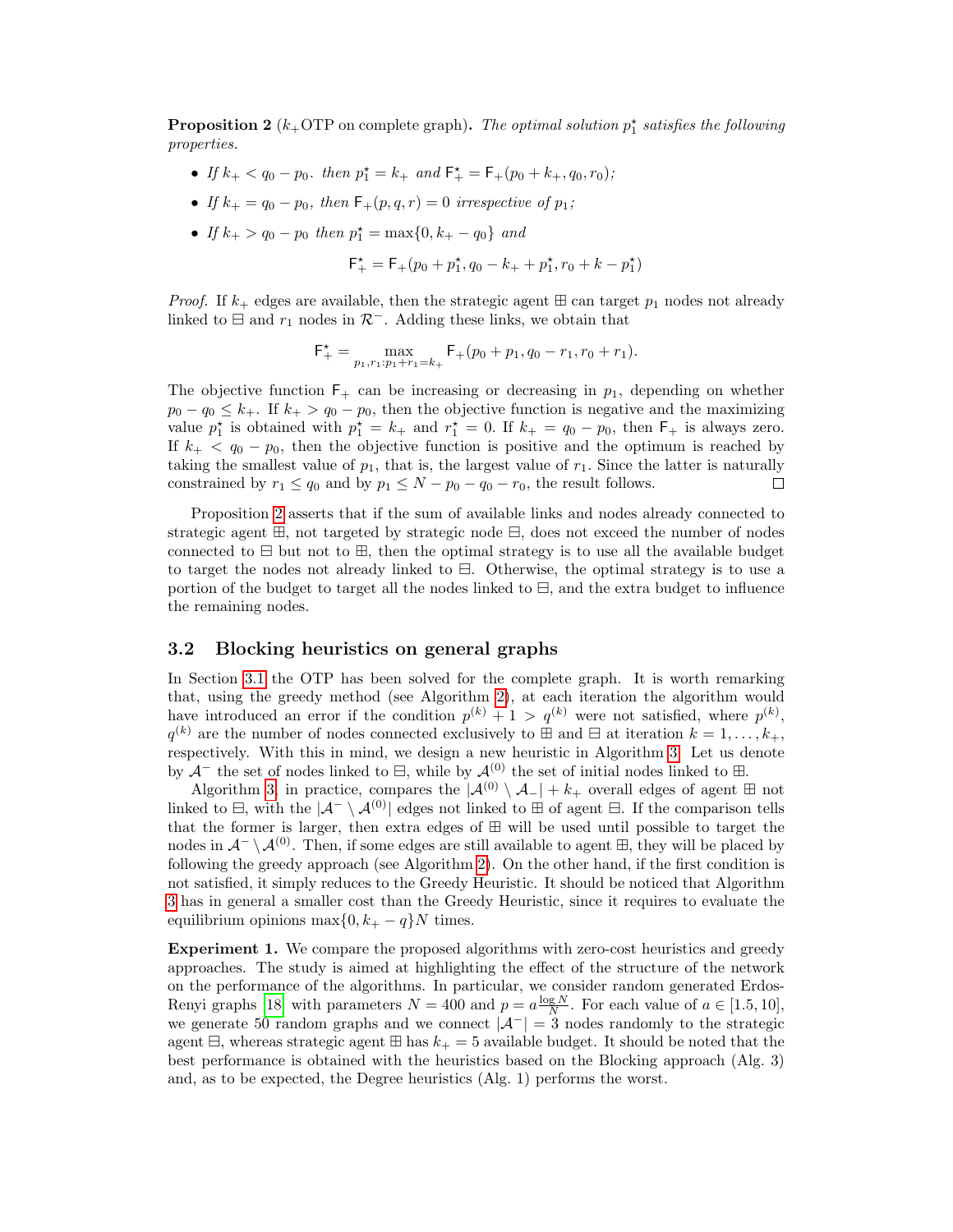<span id="page-7-1"></span>Algorithm 3 Blocking Heuristic for OTP

**Require:**  $\mathcal{G} = (\mathcal{V}, \mathcal{E})$  graph, set node  $\mathcal{A}^-$ , set node  $\mathcal{A}^{(0)}$ , number of available links  $k_+$ Initialization:  $\mathcal{A}_0 = \emptyset$ ,  $s = 0$ if  $k_+ > |\mathcal{A}^- \setminus \mathcal{A}^{(0)}| - |\mathcal{A}^{(0)} \setminus \mathcal{A}^-|$  then  $\mathcal{A}_s=\mathcal{A}^-\setminus \mathcal{A}^{(0)}\,\,,\,s=|\mathcal{A}^-\setminus \mathcal{A}^{(0)}|$ end if if  $k_+ > s$  then for  $i \in \{s+1, \ldots, k_+\}$  do  $\mathcal{A}_i = \mathcal{A}_{i-1} \cup \operatornamewithlimits{argmax}_{v \in \mathcal{R}} \left\{ \Delta(v | \mathcal{A}_{i-1}) \right\}$ end for else  $\mathcal{A}_{k_+} = \mathcal{A}_s$ end if return  $\mathcal{A}_{k_+}, F_+(\mathcal{A}_{k_+})$ 

### <span id="page-7-0"></span>4 STP: Electrical analogy and trees

In this section, we show some analytical results regarding the solution of STP on specific networks: Line Graphs and Trees. Before stating and proving our results, we describe a key methodology.

#### 4.1 Electrical Network Analogy

In order to solve analytically the STP, it is convenient to use the electrical network analogy as presented in [\[10\]](#page-18-5). Let us briefly recall the basic notions of such analogy.

We consider a strongly connected undirected graph  $\mathcal{G} = (\mathcal{V}, \mathcal{E}, W)$ , where  $\mathcal{E}$  is the set of unordered couples  $\{i, j\}$ . Such graph can be seen as an electrical network  $\mathcal{G}_{\mathcal{C}} = (\mathcal{V}, \mathcal{E}, C)$ where the weight matrix W is replaced by the conductance matrix  $C \in \mathbb{R}^{\mathcal{V} \times \mathcal{V}}$ , where  $C_{ij} =$  $C_{ji}$  is now the conductance between the nodes i and j (notice how the reciprocity assumption must hold). Then, let us define the *incidence matrix*  $B \in \{0, +1, -1\}^{\mathcal{E} \times \mathcal{V}}$ , such that  $B\mathbb{1} = 0$ and  $B_{ei} \neq 0 \iff i \in e$  with  $e \in \mathcal{E}$ . It is straightforward to verify that given  $e = \{i, j\}$ , the e-th row of B has all entries equal to zero except for  $B_{ei}$  and  $B_{ej}$ : one of them will be  $+1$ and the other one -1. Let  $D_C \in \mathbb{R}^{\mathcal{E} \times \mathcal{E}}$  be the diagonal matrix whose entries are  $(D_C)_{ee}$  =  $C_{ij} = C_{ji}$  with  $e = (i, j) \in \mathcal{E}$ . It should be noted that  $B^{\top}D_C B = D_{C1} - C$  where  $D_{C1} = \text{diag}(C1)$ . Indeed  $D_C B$  associates at each row of B the weight of the corresponding edge multiplied by 1 or −1, while  $B^{\top}D_{C}B$  generates the matrix that on each diagonal entry has the sum of all the conductances on such node, while on the  $i_j$ -th entry it has the conductance value of edge  $\{i, j\}$  of negative sign, if present.

Defining  $\eta \in \mathbb{R}^{\mathcal{V}}$  as the *input current vector* (positive if ingoing, negative if outgoing), such that  $\eta^{\top} \mathbb{1} = 0$ ;  $V \in \mathbb{R}^{\mathcal{V}}$  as the the voltage vector, and  $\Phi \in \mathbb{R}^{\mathcal{E}}$  as the current flow vector (positive if going from i to j on  $(i, j)$ ), then the usual Kirchoff and Ohm's law can be written as follows

$$
\begin{cases}\nB^{\top} \Phi = \eta \\
D_C B V = \Phi\n\end{cases}
$$
\n
$$
L(C)V = n
$$
\n(6)

leading to

<span id="page-7-2"></span>
$$
L(C)V = \eta \tag{0}
$$

where  $L(C) := D_{C1} - C$  is the Laplacian of C. Since the graph is strongly connected,  $L(C)$  has rank  $|V| - 1$  and  $L(C)1 = 0$ , making V, up to translations, the unique solution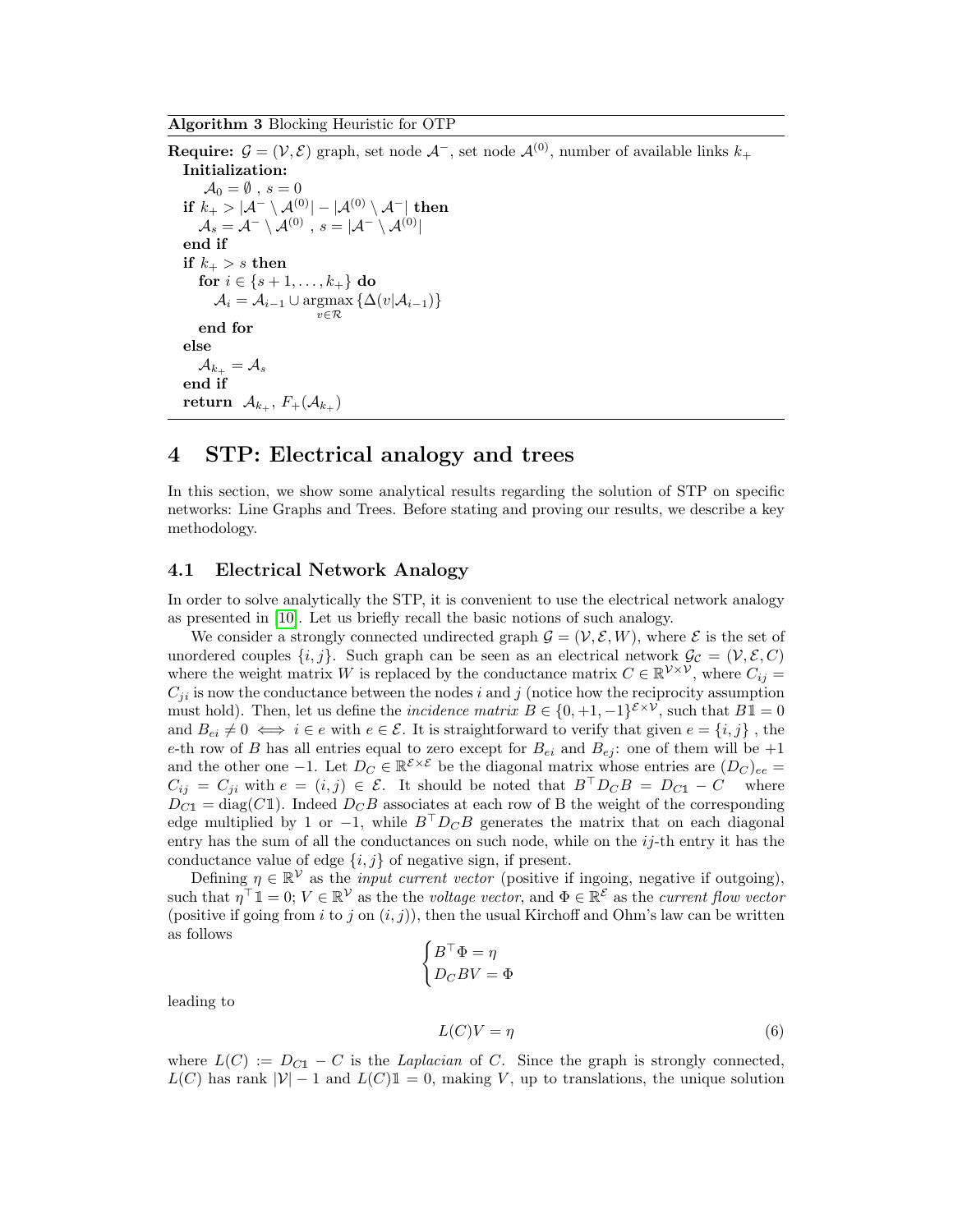

**Figure 2:** Erdos-Renyi with  $p = a \log(N)/N$ : Average  $F_+$  over 50 simulations as a function of connectivity parameter a.

of the system. Also notice that  $(L(C)V)_i = 0 \quad \forall i \in V$  such that  $\eta_i = 0$ . The Equation [\(6\)](#page-7-2) resembles the system in Proposition [1,](#page-3-0) where the asymptotic opinion of regular agents can be interpreted as voltages with 0 input current, while those the strategic nodes as voltages fixed to 1 and −1 with input current different from 0.

From now on, we will exploit the electrical analogy where the agents are nodes in the electrical network and their asymptotic opinions are the associated voltages. In this analogy, the strategic nodes  $\boxminus$  and  $\boxplus$  are considered voltage sources of value  $-1$  and  $+1$  respectively. Thus, the objective function of OTP becomes

$$
F_{+}(\mathcal{A}) = \frac{1}{N} \sum_{i \in \mathcal{R}} V^{(\mathcal{A})}(i)
$$

where  $V^{(\mathcal{A})}(i)$  is the voltage of node i when the set of nodes linked to  $\boxplus$  is A.

In the sequel, we will also make use of two common operations that allow to replace an electrical network by a simpler one without changing certain quantities of interest. Since current never flows between vertices with the same voltage, we can merge vertices having the same voltage into a single one, while keeping all existing edges, voltages and currents are unchanged (gluing, [\[18\]](#page-18-14)) Another useful operation is replacing a portion of the electrical network connecting two nodes  $h, k$  by an equivalent resistance, a single resistance denoted as  $R_{\text{eff}}$  which keeps the difference of voltages  $V_h - V_k$  unchanged (series and parallel laws [\[18\]](#page-18-14)).

#### 4.2 Line Graph

We denote by  $v^+$  and  $v^-$  the regular nodes that are linked to the strategic nodes  $\boxplus$  and  $\boxminus$ , respectively.

<span id="page-8-0"></span>**Proposition 3** (STP on the Line). Assume the strategic node  $\exists$  is directly connected to a generic node  $v^- = \ell$ . Then, the objective function reads

$$
F_{+}(k) = \begin{cases} \frac{-k^{2} + (N+1)k - (N+1)\ell + \ell^{2}}{N(k - \ell + 2)} & \text{if } k \ge \ell\\ \frac{-k^{2} + (N+1)k - (N+1)\ell + \ell^{2}}{N(\ell - k + 2)} & \text{if } k < \ell \end{cases}
$$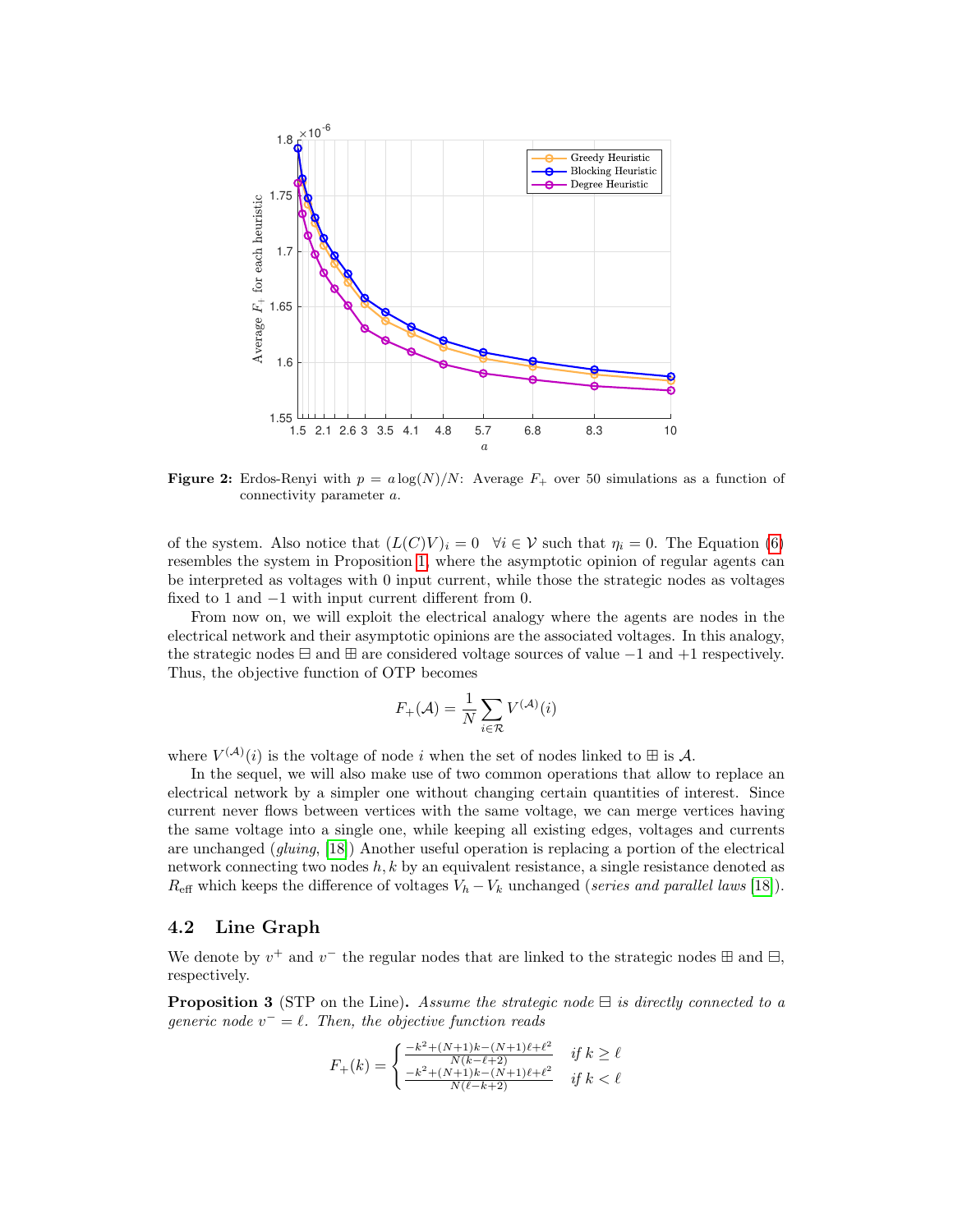

**Figure 3:** Circuit analogous Line Graph with  $v^- = \ell, v^+ = k, k \geq l$ 

and attains the maximum value at  $k^* = \operatorname{argmax} \{ F_+([\hat{k}]), F_+([\hat{k}]) \}$  with

$$
\widehat{k} = \begin{cases} \ell - 2 + \sqrt{2N + 6 - 4\ell} & \text{if } \ell < \frac{N+1}{2} \\ \ell + 2 + \sqrt{4\ell + 2 - 2N} & \text{if } \ell \ge \frac{N+1}{2} \end{cases}
$$

*Proof.* Assume the strategic node  $\Xi$  is directly connected to a node  $\ell$  and the strategic node  $\boxplus$  will choose a node  $k \geq \ell$ . By the electrical analogy, we can interpret the strategic nodes  $\Box$  and  $\Box$  as voltage sources of value −1 and +1 respectively. The nodes  $v \in \{1, \ldots, \ell - 1\}$ and  $v \in \{k+1,\ldots,N\}$  will be short-circuited with the nodes  $\ell$  and k, respectively, i.e.

$$
V(-) = -1, V(+) = +1
$$
  
\n
$$
V(1) = V(2) = \dots = V(\ell)
$$
  
\n
$$
V(k) = V(k+1) = \dots = V(N)
$$

We compute the voltage in each node  $i = \ell, \ell + 1, \ldots, k$  as the voltage drop in the voltage divider (as represented below) where the effective resistances are the summation of the resistances on the left and on the right of node i, that is  $R_{-i}^{\text{eff}} = i - \ell + 1$  and  $R_{i+}^{\text{eff}} = k - i + 1$ leading to

$$
V(i) - V(-) = (V(+) - V(-)) \frac{i - \ell + 1}{i - \ell + 1 + k - i + 1}
$$

$$
V(i) = 2 \frac{i - \ell + 1}{k - \ell + 2} - 1
$$

and

$$
F_{+}(k) = \frac{1}{N} \left[ \ell V(\ell) + \sum_{i=\ell+1}^{k-1} V(i) + (N - k + 1)V(k) \right]
$$
  
= 
$$
\frac{1}{N(k - \ell + 2)} \left[ -k^{2} + (N + 1)k - (N + 1)\ell + \ell^{2} \right]
$$

.

The maximum value of  $F_+$  is at  $\hat{k} = \ell - 2 + \sqrt{2N + 6 - 4\ell}$ , when  $\ell < \frac{N+1}{2}$ . With similar arguments we get the expression for  $k < \ell$ .  $\Box$ 

Proposition [3](#page-8-0) guarantees that there exists an optimal value of  $v^+ = k^*$ , which is placed on the left or on the right of  $v^- = \ell$  depending on the value of  $\ell$ . This fact is quite intuitive: indeed, if  $v^-$  is not in the middle, the strategic agent  $\boxplus$  is able to influence a larger amount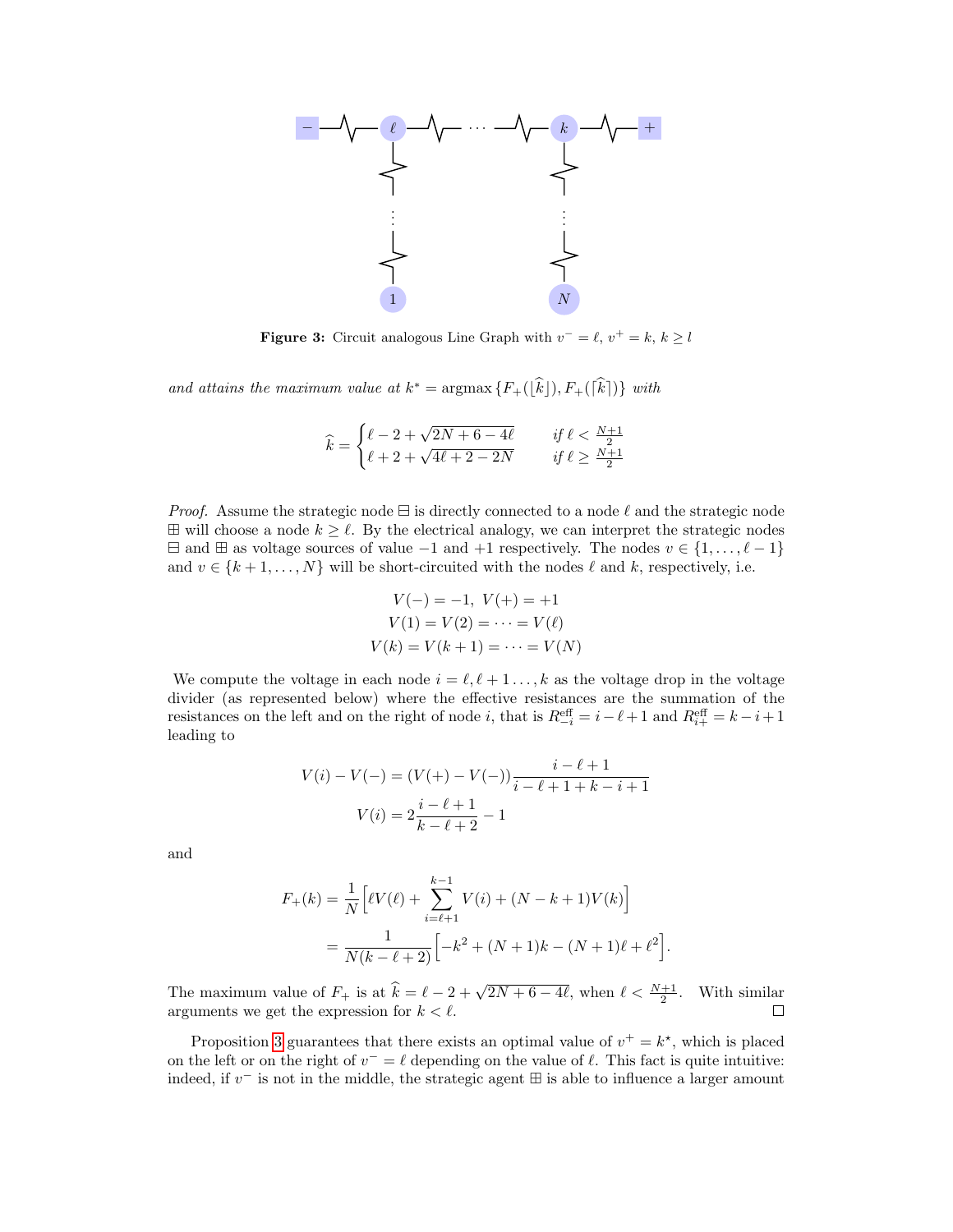<span id="page-10-0"></span>

**Figure 4:** Tree Graph with  $v^-, v^+$ 

of individuals by targeting an agent on the opposite side of  $v^-$ . What is surprising is that, in general, targeting an agent immediately next to  $v^-$  is not an optimal choice. It is more effective to target an agent slightly on the opposite side, with some nodes of distance. This is probably due to the impact effect that also agent  $\exists$  would have, being close to  $v^+$  too. Clearly, If  $v^-$  is in the middle, then the optimal choice for  $\boxplus$  is to cancel out its effect by targeting the same node. This is what happens in the popular game theoretical Hotelling model [\[19\]](#page-18-15).

#### 4.3 Tree Graphs

For the Line Graph we have found an analytical solution for the STP, determining exactly the optimal position of  $v^+$  in order to maximize the influence of  $\boxplus$ . In an analogous way, we could think of extending the argument behind the previous section to a generic tree. Indeed, given the position of  $v^-$ , for each possible choice of  $v^+$  there exists just one path connecting  $v^{-}$  to  $v^{+}$ , thus leading to a similar situation as before. By considering the corresponding electrical network it is easy to see that each node that does not belong to this path is short-circuited with one on the path, i.e. the only voltage drops happen along this path.

On the other hand, when considering a generic tree, the computation of  $V(i)$  is not straightforward. Indeed, while for the Line Graph each intermediate node between  $v^-$  and  $v^{+}$  produces an identical voltage drop, for the Tree Graph each node belonging to the path between  $v^{-}$  and  $v^{+}$  contributes to such drop proportionally to the number of nodes of its subtree (see Figure [4](#page-10-0) for a better understanding). Because of this complication, in order to compute  $F_{+}$  for a generic Tree Graph, it becomes necessary to have more information about the tree.

More formally, let  $\mathcal{T} = (\mathcal{I}, \mathcal{E})$  be a Tree Graph. Then, given a pair of distinct nodes  $i, j \in \mathcal{I}$ , denote by  $\mathcal{I}^{< ij}$  the subtree rooted at node i that does not contain node j, along with the path from  $i$  to  $j$  (apart from  $i$ ), i.e.

 $\mathcal{I}^{\leq ij} = \{h \in \mathcal{I} | \text{path from } h \text{ to } j \text{ goes through } i\}$ 

Similarly, denote by  $c_i$  the cardinality of the subtree rooted at node  $i \in \{ \text{path from } v^- \text{ to } \}$ v<sup>+</sup>} made up by the nodes  $j \in \mathcal{I}^{\leq iv^{-}} \cap \mathcal{I}^{\leq iv^{+}}$ . Using this formalism, the objective function  $F_+$  can be written as follows:

$$
F_{+}(k) = \frac{1}{N} \Big[ |{\mathcal{I}}^{< v^{-}v^{+}}|V(v^{-}) + |{\mathcal{I}}^{< v^{+}v^{-}}|V(v^{+}) + \sum_{i \in \{\text{path from } v^{-} \text{ to } v^{+}\}} c_{i}V(i) \Big]
$$

It is clear from this expression that the optimal node lies on the path from  $v^-$  to  $v^+$  and therefore the objective function needs to be evaluated on these nodes only. Actually, we shall now show that the number of evaluations can be reduced further.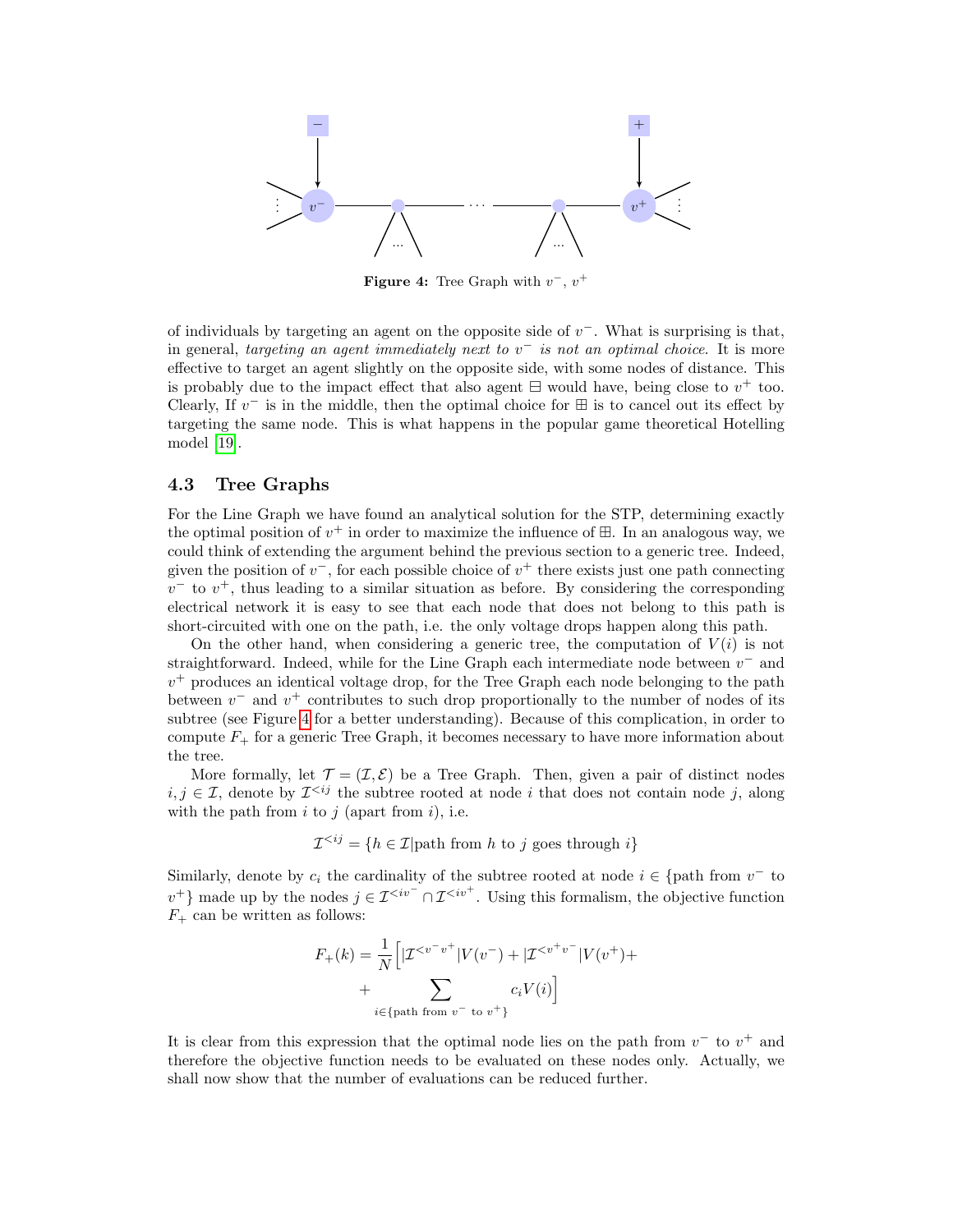<span id="page-11-0"></span>**Proposition 4** (Monotonicity over a branch). Let  $\mathcal{T} = (\mathcal{I}, \mathcal{E})$  be a tree. Let us consider  $v^- = 1$  as the root and consider a tree branch, a path going from the root to one of the leafs, denoting the nodes in the sequence by  $i \in \{1, 2, ..., L\}$ . Then, there exists  $k^* \in \{1, ..., L\}$ such that the objective function  $F_+(k)$  is monotone increasing in  $k \in [1, k^*] \cap \mathbb{N}$  and monotone decreasing in  $k \in [k^*, L] \cap \mathbb{N}$ .

*Proof.* From electrical analogy we obtain  $\forall i = 1, ..., k$  that  $V(i) = 2i/(k+1) - 1$  and  $V(j) = V(i)$ ,  $\forall j \in \mathcal{I}^{&i} \cap \mathcal{I}^{&i}$ . Then, noticing that  $\mathcal{I}^{&i} = \mathcal{I}^{&i}$ ,  $\forall k : i < k < L$ , we have

$$
F_{+}(k) = \frac{1}{N} \left[ \mathcal{I}^{< 1k} | V(1) + \sum_{i=2}^{k-1} | \mathcal{I}^{< i1} \cap \mathcal{I}^{< ik} | V(i) + | \mathcal{I}^{< k1} | V(k) \right]
$$
\n
$$
= \frac{1}{N} \left[ \mathcal{I}^{< 1l} | V(1) + \sum_{i=2}^{k-1} | \mathcal{I}^{< i1} \cap \mathcal{I}^{< il} | V(i) + | I^{< k1} | V(k) \right]
$$
\n
$$
= \frac{1}{N} \left[ \sum_{i=1}^{k-1} c_i V(i) + V(k) \sum_{j=k}^{L} c_j \right]
$$

where  $c_i = |\mathcal{I}^{&i1} \cap \mathcal{I}^{&iL}|$  and  $\mathcal{I}^{&iL} = \mathcal{I}^{&i1} \cap \mathcal{I}^{&iL}$ . Then, putting the expression for  $V(i)$ , we get

$$
F_{+}(k) = \frac{1}{N} \left[ \sum_{i=1}^{k-1} c_{i} \left( \frac{2i}{k+1} - 1 \right) + \left( \frac{2k}{k+1} - 1 \right) \sum_{j=k}^{L} c_{j} \right]
$$
  
= 
$$
\frac{1}{N} \left[ \sum_{i=1}^{k} c_{i} \left( \frac{2i}{k+1} - 1 \right) + \left( \frac{2k}{k+1} - 1 \right) \sum_{j=k+1}^{L} c_{j} \right].
$$

Notice that

$$
F_{+}(k+1) - F_{+}(k)
$$
  
=  $\frac{1}{N} \left[ \sum_{i=1}^{k} c_{i} \left( \frac{2i}{k+2} - \frac{2i}{k+1} \right) + \left( \frac{2k+2}{k+2} - \frac{2k}{k+1} \right) \sum_{j=k+1}^{L} c_{j} \right]$   
=  $\frac{1}{N} \left[ \sum_{i=1}^{k} c_{i} \left( -\frac{2i}{(k+1)(k+2)} \right) + \frac{2}{(k+1)(k+2)} \sum_{j=k+1}^{L} c_{j} \right]$   
=  $\frac{2}{N(k+1)(k+2)} \left( \sum_{j=k+1}^{L} c_{j} - \sum_{i=1}^{k} i c_{i} \right)$ 

Let  $G(k)$  be the quantity between brackets: observe that  $G(k)$  is decreasing in k and that

$$
G(L-1) \le c_L - \sum_{i=1}^{L-1} c_i = -(L-1) \le 0.
$$

We conclude that there exists  $k^* \in \{1, ..., L\}$  such that  $F_+(k)$  is decreasing in  $k \in \{k^*, ..., L\}$ .  $\Box$ 

Let us visit one node at a time starting from the root  $v^- = 1$ . The strategic node  $\boxplus$ , currently considering node  $k$ , could move to one of its children, looking for a node that increases the objective function  $F_+$ .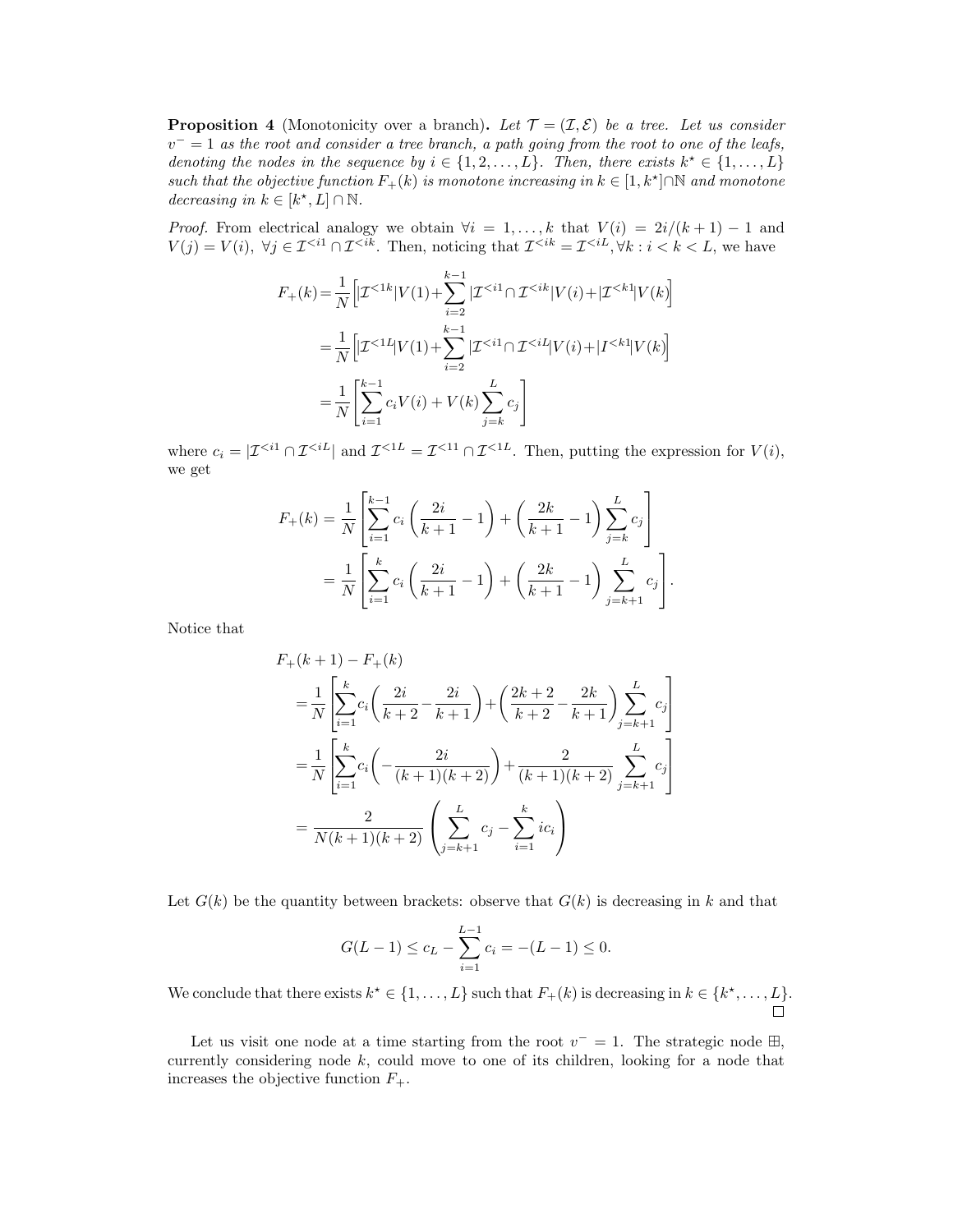<span id="page-12-1"></span>

**Figure 5:** Generic path from 1 to k on a tree with root  $v^- = 1$ . Once evaluated  $F(k)$ , Proposition [5](#page-12-0) considers to move to one of the children (here  $m$  and  $n$ )

<span id="page-12-0"></span>**Proposition 5** (Exploration of offspring population). Let  $\mathcal{T} = (\mathcal{I}, \mathcal{E})$  be a tree. Let  $v^- \in \mathcal{I}$ be the root node, and consider the path from node  $v^-$  to a generic node  $k \in \mathcal{I}$ . Let  $\mathcal{O}(k)$  be the offspring of k, denoted as the set of nodes linked to k belonging to the subtree  $\mathcal{I}^{. If$ there exists  $m \in \mathcal{O}(k)$  such that  $F(m) > F(k)$ , then  $F(n) < F(k)$  for each  $n \in \mathcal{O}(k) \setminus \{m\}$ .

*Proof.* Let us represent  $\mathcal T$  as a pseudo-line branch, and let us denote the path from the root node  $v^- = 1$  to k, as the length-k path shown in Figure [5.](#page-12-1) Let us assume that at least one node m in k's offspring  $\mathcal{O}(k)$  is such that  $F(m) > F(k)$ , where  $|\mathcal{O}(k)| \geq 2$ , otherwise the proof would be trivial, and denote with n a generic node in such offspring different from  $m$ .

Let us consider the unique path from  $v^- = 1$  to  $v^+$  and let  $c_i^{(v^+)}$  be the cardinality of the subtree generating from each node in the line. It should be noticed that  $c_k^{(k)} = c_k^{(m)} + c_m^{(m)} =$  $c_k^{(n)} + c_n^{(n)}$  and

$$
\xi = |\mathcal{I}^{< k1} \cap \mathcal{I}^{< km} \cap \mathcal{I}^{< kn}| = c_k^{(k)} - c_m^{(m)} - c_n^{(n)}
$$

By electrical analogy, we have

$$
F_{+}(m) = \frac{1}{N} \left[ \sum_{i=1}^{k-1} c_{i}^{(i)} V_{i}^{(i)}(i) + c_{k}^{(m)} V_{k}^{(m)}(k) + c_{m}^{(m)} V_{m}^{(m)}(m) \right]
$$
  

$$
= \frac{1}{N} \left[ \sum_{i=1}^{k-1} c_{i}^{(i)} \left( \frac{2i}{k+2} - 1 \right) +
$$
  

$$
+ \left( \xi + c_{n}^{(n)} \right) \left( \frac{2k}{k+2} - 1 \right) + c_{m}^{(m)} \left( \frac{2k+2}{k+2} - 1 \right) \right]
$$

from which

$$
F_{+}(m) - F_{+}(k)
$$
  
=  $\frac{1}{N} \left[ \sum_{i=1}^{k-1} c_i^{(i)} \left( \frac{2i}{k+2} - \frac{2i}{k+1} \right) + \right.$   
+  $(\xi + c_n^{(n)}) \left( \frac{2k}{k+2} - \frac{2k}{k+1} \right) + c_m^{(m)} \left( \frac{2k+2}{k+2} - \frac{2k}{k+1} \right) \right]$   
=  $\frac{2}{N(k+1)(k+2)} \left[ -\sum_{i=1}^{k-1} ic_i^{(i)} - k(\xi + c_n^{(n)}) + c_m^{(m)} \right]$   
=  $\frac{2}{N(k+1)(k+2)} [-f - kc_n^{(n)} + c_m^{(m)}]$ 

where  $f := \sum_{i=1}^{k-1} ic_i^{(i)} + k\xi > 0$ . By hypothesis  $F_+(m) - F_+(k) > 0$ , then  $c_m^{(m)} > kc_n^{(n)} + f > 0$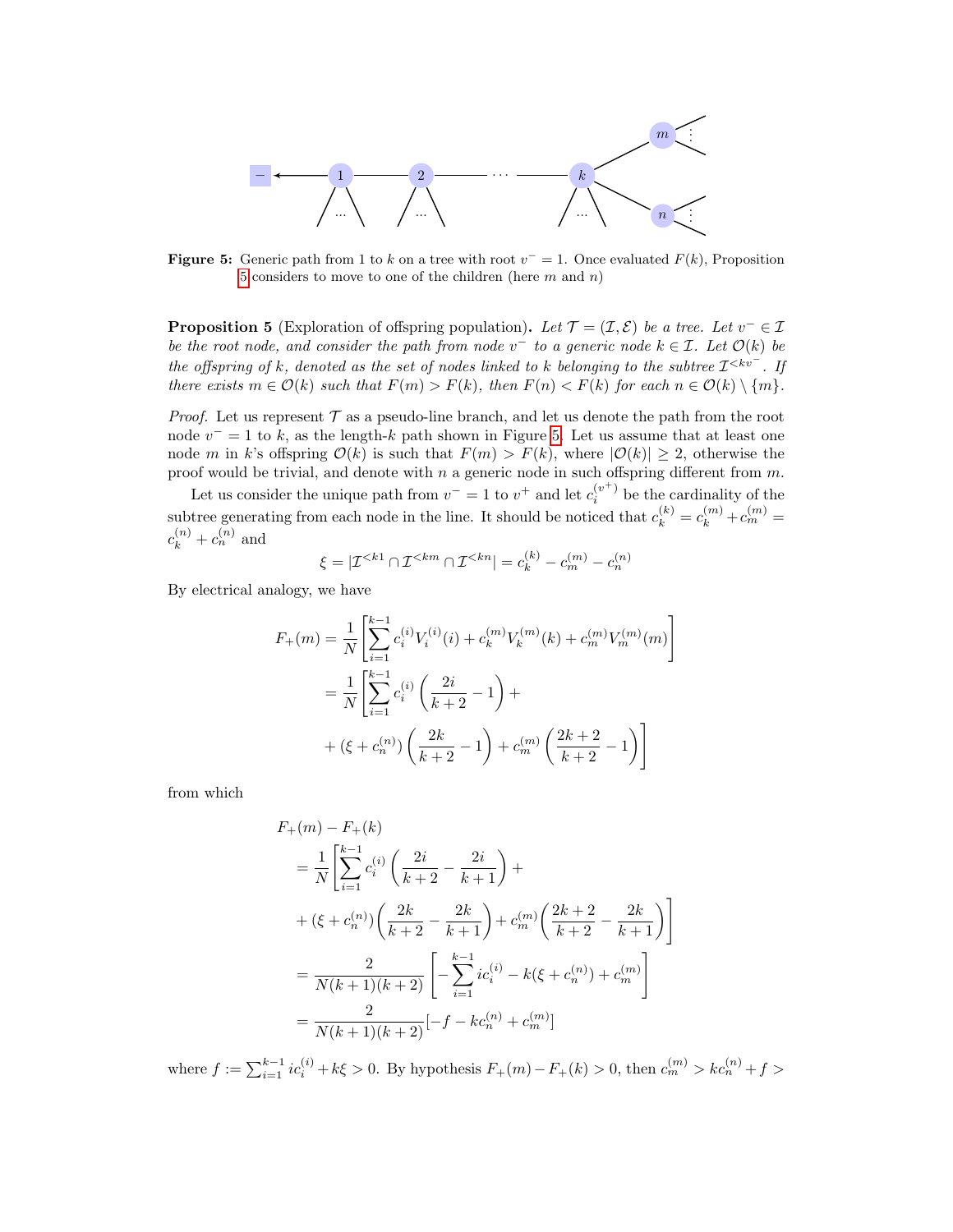$\frac{1}{k}c_n^{(n)} + f$ . We thus have

$$
F_{+}(n) - F_{+}(k) = \frac{2}{N(k+1)(k+2)}(-f - kc_m^{(m)} + c_n^{(n)})
$$
  
 
$$
\leq \frac{2}{N(k+1)(k+2)}[-(k+1)f] \leq 0.
$$

Proposition [5](#page-12-0) guarantees that at most one of its children can increase the objective function value. Then, it is useless to compute the objective function on the other nodes, if an improving node has already been found.

Proposition [4](#page-11-0) and Proposition [5](#page-12-0) imply that, starting from the root  $v^-$  and moving  $v^+$ from  $v^-$  to its first neighbors, only one of them will make  $F_+$  increase. This is true also for such improving neighbor and it continuous, as going towards the leafs, until no improving neighbor is found, thereby identifying the optimal node. This leads to design the following algorithm in order to improve the maximum search algorithm.

#### <span id="page-13-0"></span>Algorithm 4 Tree Graph Single Targeting Algorithm [TGSTA]

```
Require: \mathcal{T} = (\mathcal{I}, \mathcal{E}) tree graph, node v^{-}Initialization:
     Root node r = v^{-}Number of visited nodes s = 0Evaluate F_+(r)Flag f = 0while f = 0 do
     f=1for \ell \in \mathcal{O}(r) do
       s = s + 1Evaluate F_+(\ell)if F_+(r) < F_+(\ell) then
          r = \ell, F_+(r) = F_+(\ell), f = 0break for
       end if
    end for
  end while
  return v^+ = r, F_+(r), s
```
#### **Theorem 2** (STP over trees). Let  $\mathcal{T} = (\mathcal{I}, \mathcal{E})$  be a tree, Algorithm [4](#page-13-0) solves STP.

*Proof.* Since  $F_{+}(\cdot)$  admits a maximum on each branch (see Proposition [4\)](#page-11-0) and there is at most one initial node from which a monotonically increasing branch can start (see Proposition [5\)](#page-12-0), we conclude the convergence of the algorithm to the solution of STP.  $\Box$ 

Experiment 2. We consider 50 random trees: we start with a single individual in generation 0 and, for each node, a number of children is generated according to a Poisson distribution with parameter  $\lambda \in \{3, 6, 9, 12\}$ . The strategic node  $\Xi$  is connected to a node chosen uniformly at random. For each instance, the STP problem is solved using TGSTA (Alg. 4). Figure [6](#page-14-1) depicts the average fraction of visited nodes as function of number of regular nodes in the network for different offspring distribution (different curves correspond to different value of  $\lambda$ ). It should be noticed that TGSTA allows to reduce largely the computational complexity of maximum search. Moreover, when the size of the tree increases, then the gain becomes larger and just a small fraction of nodes needs to be explored.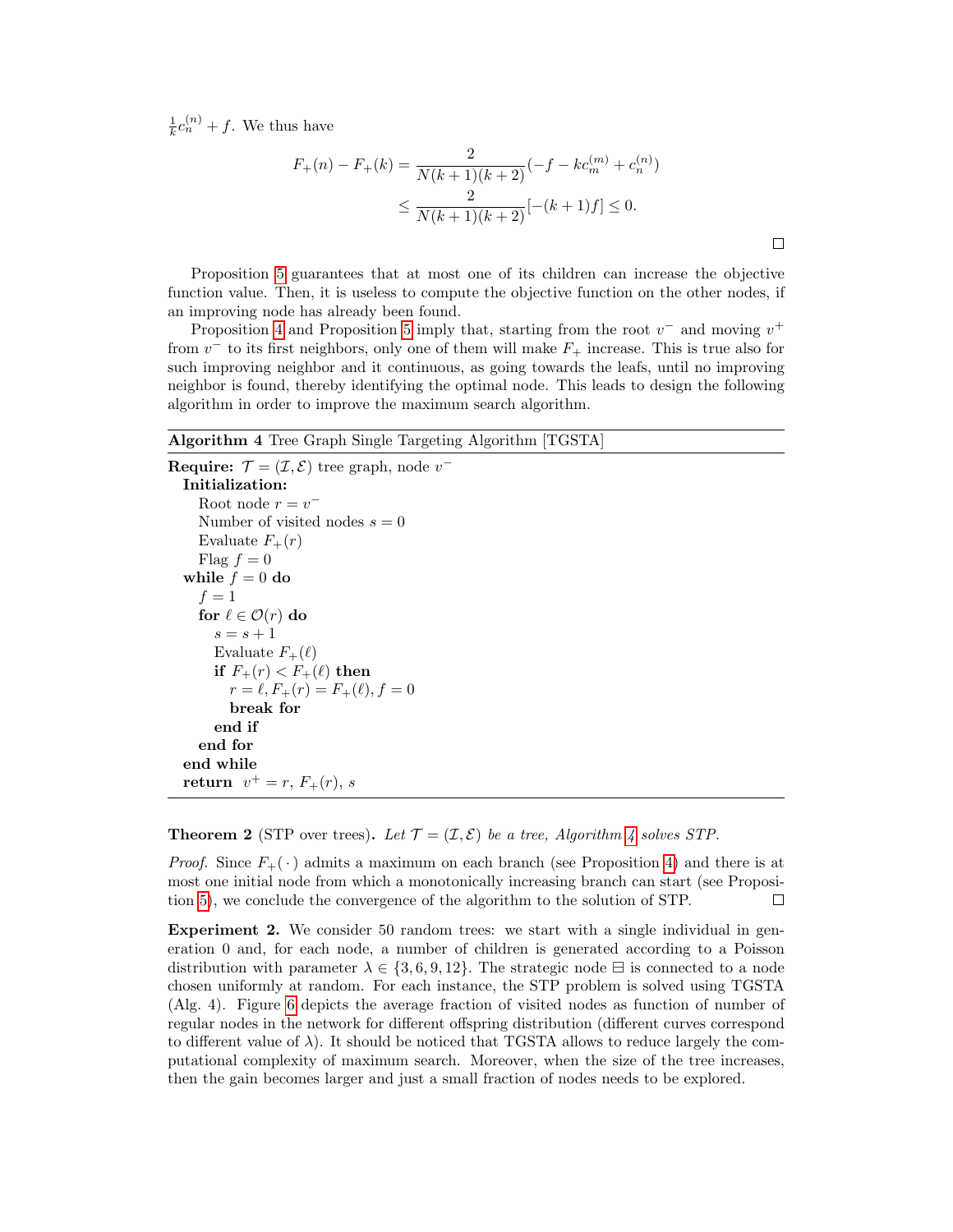<span id="page-14-1"></span>

Figure 6: TGSTA over random trees: Average fraction of visited nodes averaged over 50 experiments for different offspring distribution  $(Poisson(\lambda))$ .

# <span id="page-14-0"></span>5 Tree-like heuristics

We now apply the insights of the previous section and extend Algorithm [4](#page-13-0) to graphs that are not trees.

### 5.1 STP in Tree-like graphs

We present now an algorithm, referred to *Tree-like Single Targeting Algorithm*, that works as follows. When looking at the root's offspring, it does not stop looking at the first increasing  $F_{+}$  value found, but it saves each *improving node* (i.e. a node leading to an increasing value of  $F_{+}$ ). In principle, we could use all of them as roots for the next iterations. Indeed, being the graph not a tree, it is possible to have more values in the nearest neighborhood leading to increasing values of  $F_+$ . Then, we decide to use only the node leading to the maximum improvement as the root for the next iteration. The code is summarized in Algorithm [5.](#page-16-0)

Experiment 3. We now consider STP on 50 random generated Erdos-Renyi graphs with connectivity parameter  $a \in \{1.5, 3, 4.5, 6\}, p = a \log(N)/N$ . We solve the STP by using Tree-like-STA (Alg. [5\)](#page-16-0): denote by  $F^*$  the optimal value of the objective function and  $\tilde{F}$  the value of function at node identified by Tree-like STA (Alg. 5). Figure [7](#page-15-0) and Table [1](#page-15-1) show the number of visited nodes and the empirical probability of success as a function of the size of the network, where we declare a success when  $|F_{+}^{*} - \widehat{F}_{+}|/|F_{+}^{*}| \leq 1/e$ .

Some remarks are in order. The number of visited nodes increases when the graph is less sparse and the probability of success is larger than 0.8 for all networks. Additionally, as the exploration decreases, accuracy gets worse.

Experiment 4. We now test Algorithm [5](#page-16-0) on a real large-scale online social network: the Facebook ego-network, retrieved from Stanford Large Network Dataset Collection ([https://](https://snap.stanford.edu/data/ egonets-Facebook.html) [snap.stanford.edu/data/egonets-Facebook.html](https://snap.stanford.edu/data/ egonets-Facebook.html)). This dataset contains anonymized personal networks of connections between friends and the size of the graph associated is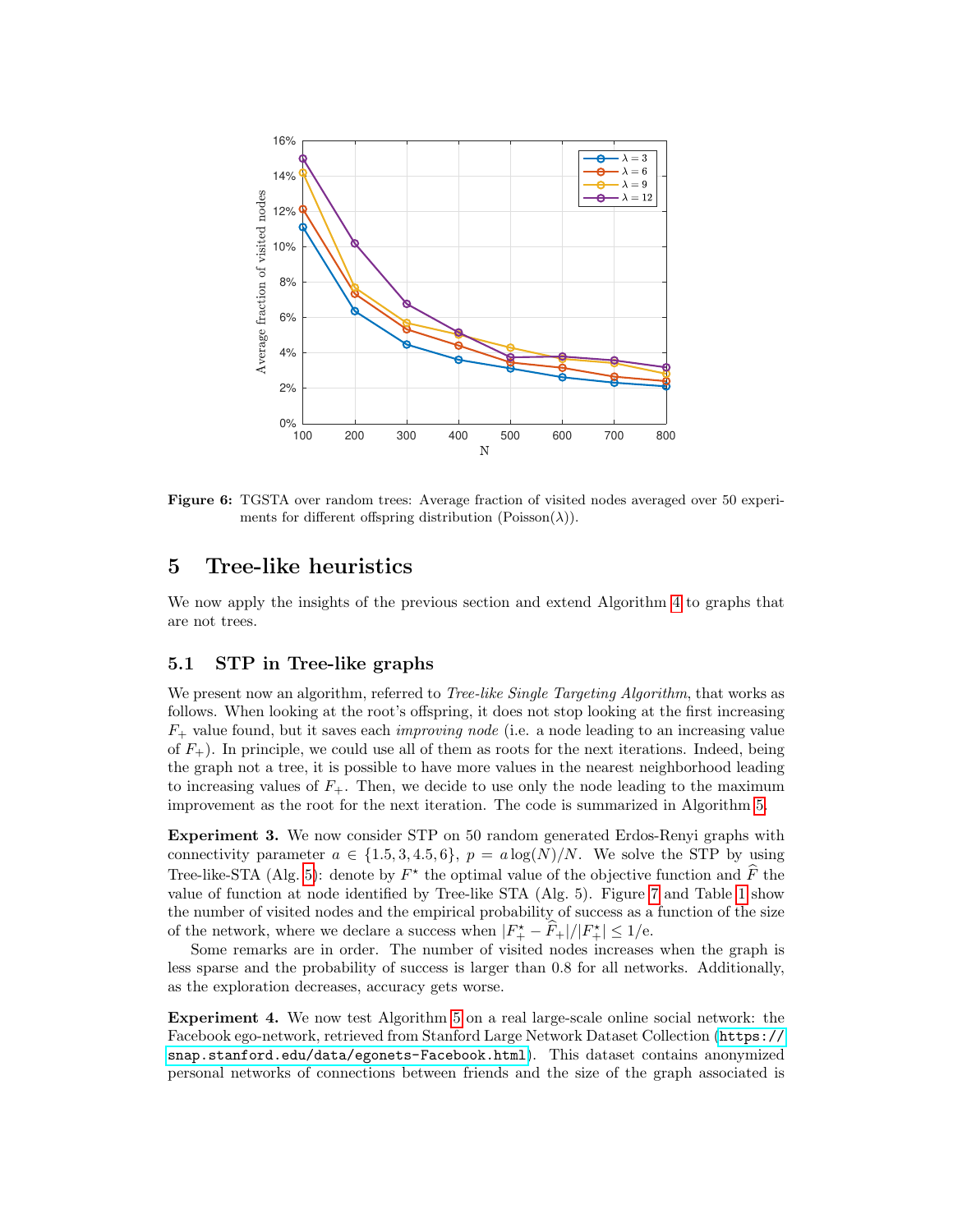<span id="page-15-0"></span>

Figure 7: Tree-like STA over Erdos-Renyi graphs: Average fraction of visited nodes averaged over 50 experiments for different connectivity parameter a.

<span id="page-15-1"></span>

|           | $a = 1.5$ | $a=3$ | $a = 4.5$ | $a=6$ |
|-----------|-----------|-------|-----------|-------|
| $N = 100$ | 0.900     | 0.960 | 0.980     | 1.000 |
| $N = 200$ | 0.940     | 0.960 | 0.940     | 0.980 |
| $N = 300$ | 0.840     | 0.940 | 0.960     | 0.960 |
| $N = 400$ | 0.840     | 0.920 | 0.880     | 0.940 |
| $N=500$   | 0.840     | 0.960 | 0.960     | 0.940 |
| $N=600$   | 0.800     | 0.900 | 0.940     | 0.980 |
| $N = 700$ | 0.920     | 0.940 | 0.880     | 0.960 |
| $N = 800$ | 0.860     | 0.860 | 0.900     | 0.880 |

Table 1: Tree-like STA over Erdos-Renyi graphs: Empirical probability of success computed on 50 experiments for different connectivity parameter a.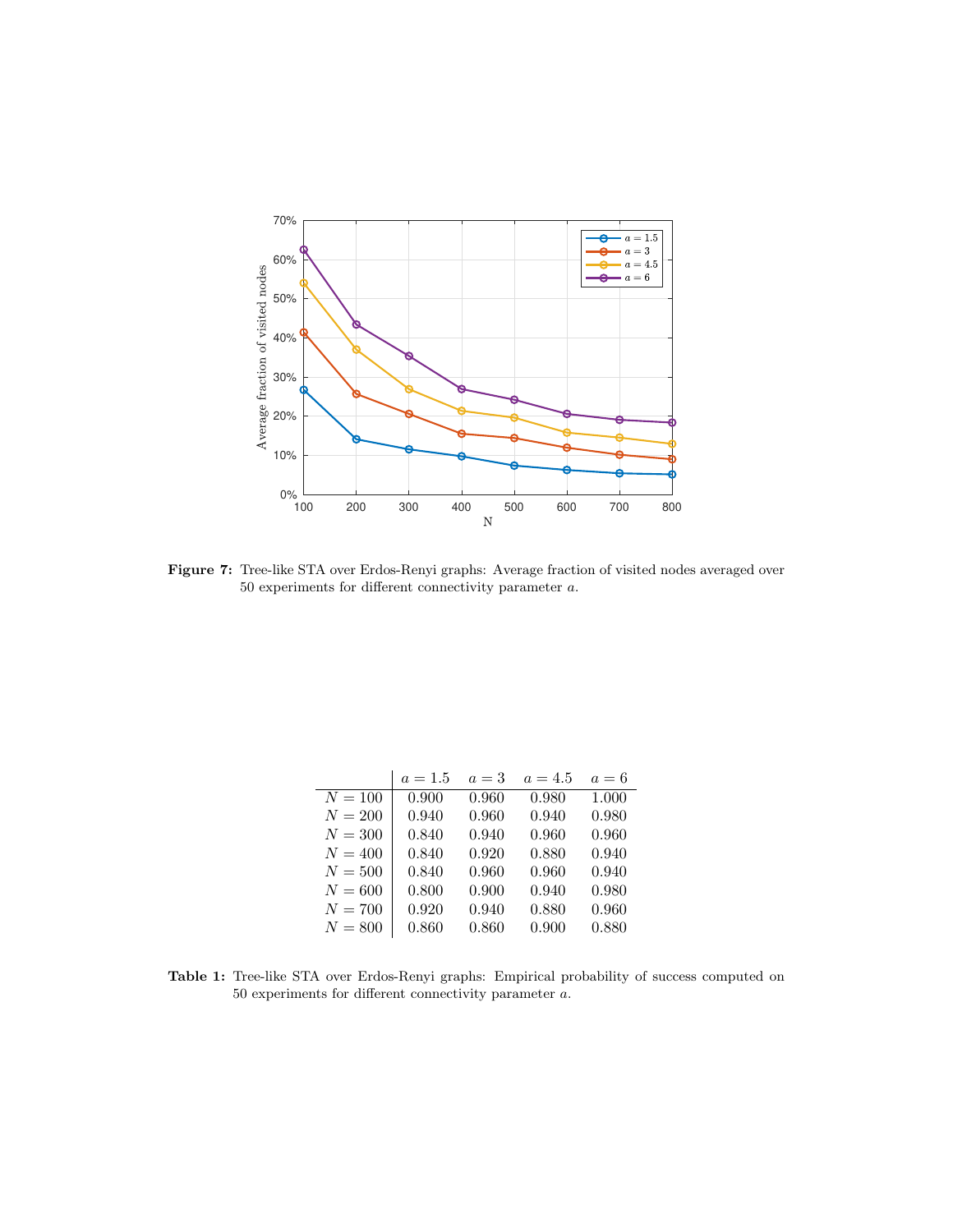<span id="page-16-0"></span>Algorithm 5 Tree-like Single Targeting Algorithm (Tree-like-STA)

```
Require: \mathcal{G} = (\mathcal{V}, \mathcal{E}) graph, node v^{-}Initialization:
      Root node r = v^-Number of visited nodes s = 0while r \neq \emptyset do
     v = \emptyset empty set of improving nodes
     for \ell \in \mathcal{O}(r) do
        s = s + 1Evaluate F_+(\ell)if F_+(r) < F_+(\ell) then
           v = v \cup \{\ell\}end if
     end for
      r = \operatorname{argmax} F_+(\hat{v})\hat{v} \in vend while
   return v^+ = r, F_+(r), s
```
 $|\mathcal{V}| = 4039$ , while the number of links is equal to  $|\mathcal{E}| = 88234$ . Such graph is extremely sparse, since the number of nonzero elements  $|\mathcal{E}|/|\mathcal{V}|^2 \approx 5 * 10^{-3}$ . 10 instances of STP are generated by linking agent  $\boxminus$  to a random regular agent. We find that Algorithm [5](#page-16-0) reaches the optimum (solving STP by means of the brute-force approach). We obtain that the average fraction of visited nodes is equal to 30%.

When the number of links placed by strategic agent  $\Xi$  is greater than 1, we use a generalized version of the tree-like heuristic: among the nodes linked to  $\Xi$ , we select as the root  $v^-$  from which Algorithm [4](#page-13-0) is started the one with smallest degree. The reasoning behind this algorithm, supported by empirical simulations, is that in sparse graphs it is easier to move away from not relevant nodes rather than vice versa. Indeed, if starting the algorithm from high degree nodes, the first steps would generally be more affected by the noise produced by the strong influence of  $\boxminus$ .

### 5.2 OTP on Tree-like graphs

For the general OTP, when both strategic agents have a number of available or placed nodes greater than 1, we propose an algorithm that is a generalized version of previous single targeting algorithms over tree-like graphs. Specifically, it simulates a greedy heuristic where a sub-optimum is found at each step. Specifically, this is done by selecting at each step a different root node among the ones linked to  $\boxminus$ .

Experiment 5. Let us now compare the Tree-like Heuristics (Alg. 5) with Greedy Heuristics (Alg. 3) on random generated Erdos-Renyi graphs of parameters  $N = 200$  and  $p = 0.1$ . We generate 15 random graphs and we link  $|A^{-}| = 3$  nodes randomly selected to the strategic agent −. The results are reported below:

|                     | Average $F_{+}$ | Average fraction of visited |  |
|---------------------|-----------------|-----------------------------|--|
|                     |                 | nodes at each step          |  |
| Tree-like Heuristic | 0.2555          | 27%                         |  |
| Greedy Heuristic    | 0.2566          | 100%                        |  |

We can easily see how the  $F_+$  values are really close to each other, while the average number of computations is almost reduced by one quarter by the Tree-like Heuristic.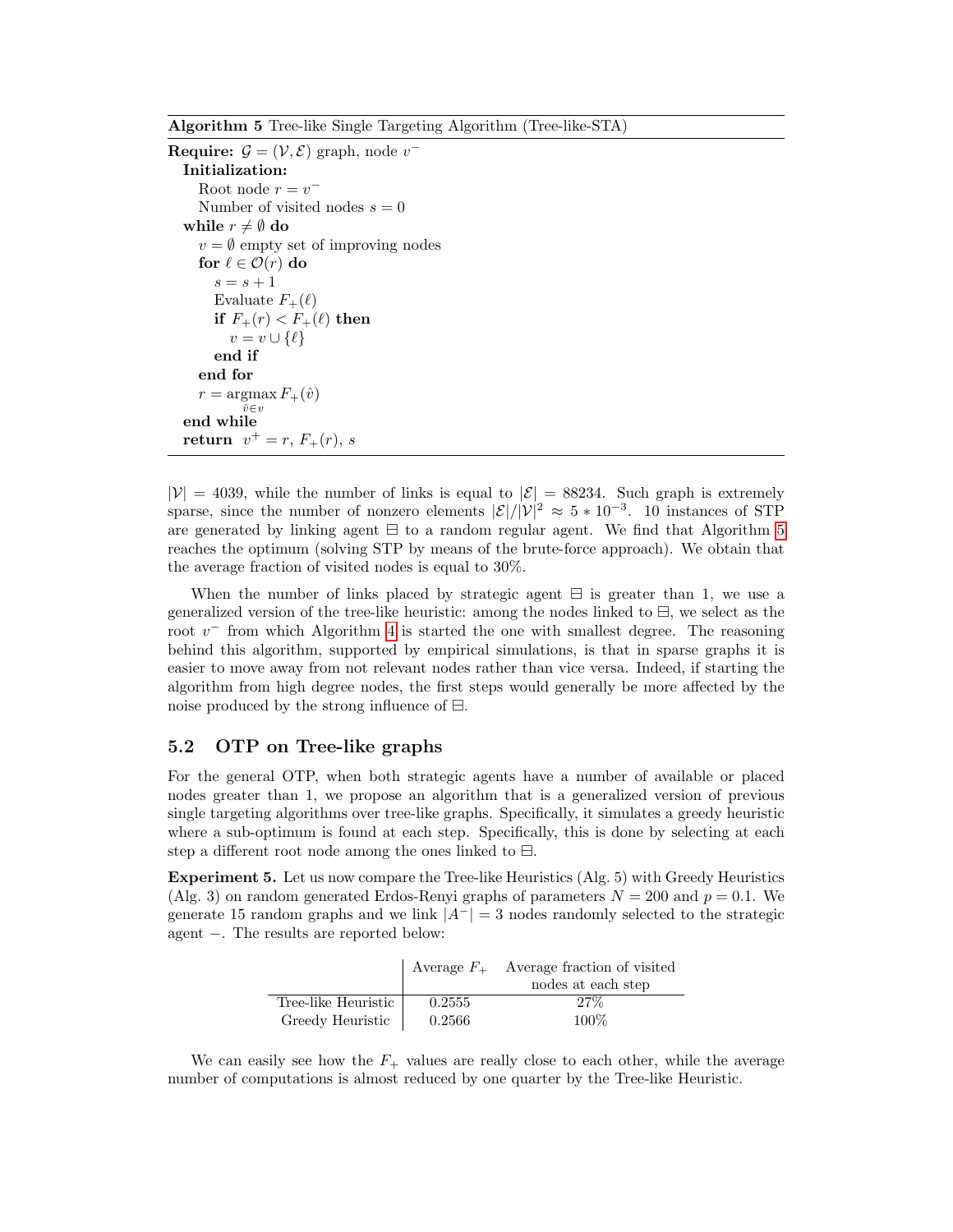# <span id="page-17-2"></span>6 Summary and concluding remarks

In this paper we have considered the optimal targeting problem in a social network where two strategic agents are competing. We have both studied the problem for special classes of graphs and proposed heuristics for general graphs. Available heuristics essentially rely on two approaches, namely, the identification of "important" nodes by some general-purpose measure of centrality –the simplest such centrality measure is just the node degree–, or a greedy approach, in which nodes are targeted one-at-the-time and which is justified by the submodularity of the objective function. We have exemplified these two approches by Algorithms 1 and 2.

Starting from this background, we have studied the problem in complete graphs and on trees: in the former case, we have explicitly found the optimal solution; in the latter, we have identified two key properties that greatly simplify its computation. Complete and tree graphs are extremal examples, as they respectively feature maximal and minimal connectivity (only one path connects any two nodes on a tree). The insights from these two examples are more broadly relevant, as they translate into novel heuristic approaches to the optimal targeting problem. The complete graph suggests the approach of blocking nodes that have been targeted by the adversary: this approach has zero cost, meaning that it requires no evaluations of the equilibrium opinions (Alg. 3). The tree graphs suggest the approach of tree-like exploration, which allows greatly reducing the cost of the greedy approach (Alg. 5).

These four heuristic approaches can –and should– be combined in designing heuristic algorithms for the optimal targeting problem. Note, for instance, that our Algorithm 3 does combine blocking and greedy approach. The most suitable combination shall depend on the known properties of the underlying graph and its choice will require to address the trade-off between cost and accuracy. Let us for instance consider the choice of whether to block or not the opponent's influence by targeting the same nodes. This is typically a wise choice, at least if one has the possibility of targeting more nodes than its opponent. However, a blocking approach is less effective if the graph is very sparse or if the opponent is linked to marginal nodes: the latter issue can be addressed by restricting the blocking procedure to the high degree nodes linked to  $\boxminus$ . More generally, if the graph is clearly split between high and low degree nodes, a degree-based approach would be a good choice. Also the choice of applying the tree-like approach to accelerate the greedy algorithm should mainly be based on the graph structure. Indeed, if the graph is locally tree-like or sparse, a tree-like approach would be well-performing, improving the complexity of the heuristic.

Further research should concentrate on refining these guidelines for heuristics.

# References

- <span id="page-17-0"></span>[1] D. Kempe, J. Kleinberg, and E. Tardos, "Maximizing the spread of influence through a social network," in Proceedings of the Ninth ACM SIGKDD International Conference on Knowledge Discovery and Data Mining, ser. KDD '03. New York, NY, USA: Association for Computing Machinery, 2003, p. 137?146.
- <span id="page-17-1"></span>[2] B. W. Hung, S. E. Kolitz, and A. Ozdaglar, "Optimization-based influencing of village social networks in a counterinsurgency," in International Conference on Social Computing, Behavioral-Cultural Modeling, and Prediction. Springer, 2011, pp. 10–17.
- [3] E. Yildiz, A. Ozdaglar, D. Acemoglu, A. Saberi, and A. Scaglione, "Binary opinion dynamics with stubborn agents," ACM Transactions on Economics and Computation, vol. 1, no. 4, pp. 1–30, 2013.